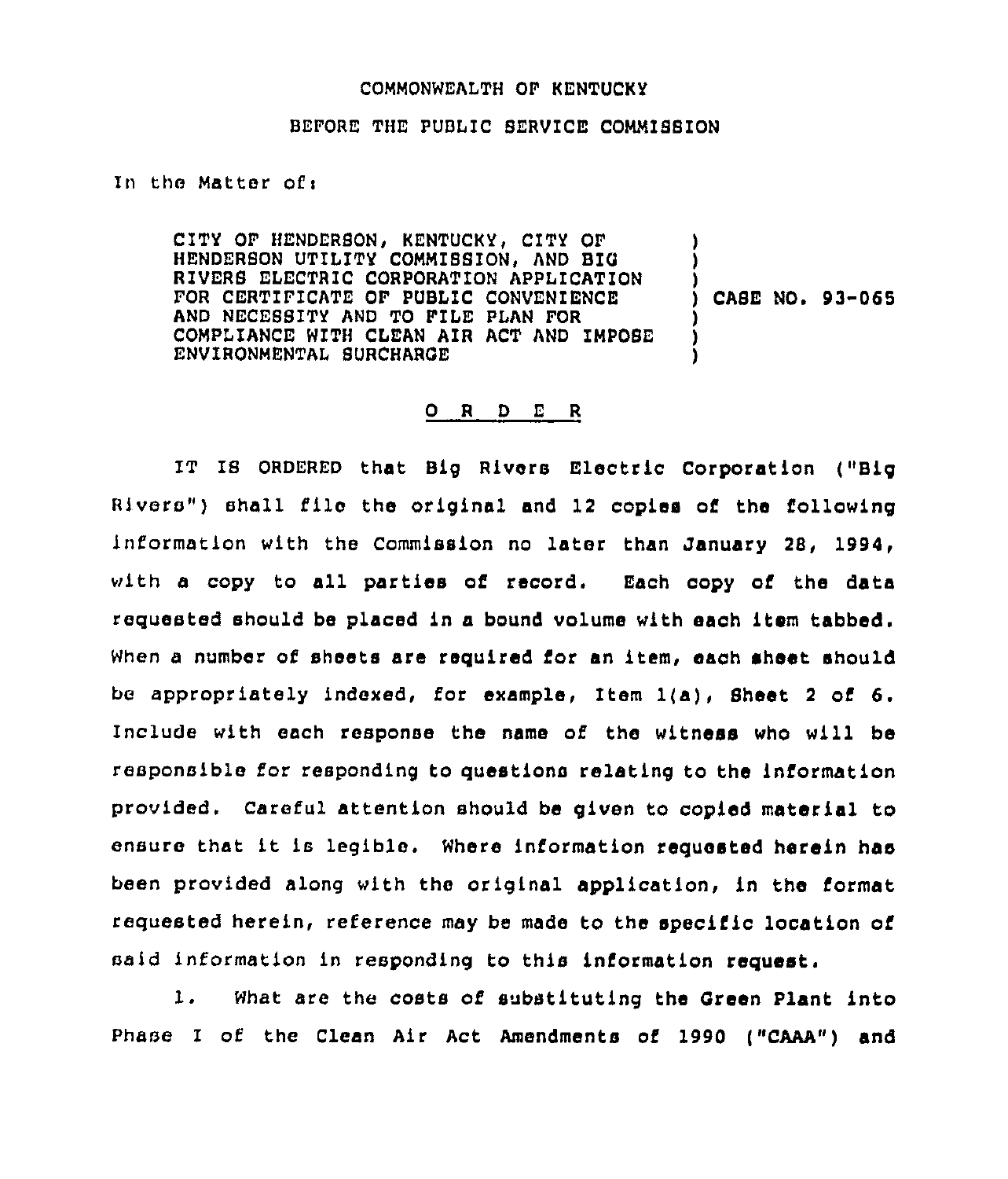"ovorocrubbing" by increasing the removal efficienoy of the oxistlng scrubber?

a. Estimate the dollar cost per ton 80, removed of this option using a methodology similar to that presented in the Reassessment Study (Exhibit DB-1). As minimum support for this calculation, provide the cost of any capital investment required, increases in fixed operating and maintenance ("O&M") costs, increases in variable operating or maintenance expenses broken down by category of cost (e.g., reagent), the fuel type to be burned, the capacity factor assumed, the heat rate assumed, the tons of  $80<sub>2</sub>$ removed per year, financial assumptions, and the year dollars of any costs provided. Provide per unit costs and total dollar costs.

b. How will the lawsuit against the U. S. Environmental protection Agency ("Epa") regarding award of substitution allowances and EPA's decision to authorize award of allowances for only one year cf phase <sup>1</sup> affect the decision to pursue substitution at the Green Plant. What actions would Big Rivers take in Phase I if these allowances are not authorized'.

 $2.$ What are the costs of "overscrubbing" at the Wilson plant by increasing the removal efficiency of the flue gas desulfurization system ("FGD" or "scrubber")? Estimate the dollar coot per ton SO, removed of this option using a methodology similar to that presented in the Reassessment Study (Exhibit DS-1). As minimum support for this calculation, provide the cost of any capital investment required, increases in fixed O4M costs, increases in variable operating or maintenance expenses broken down

 $-2-$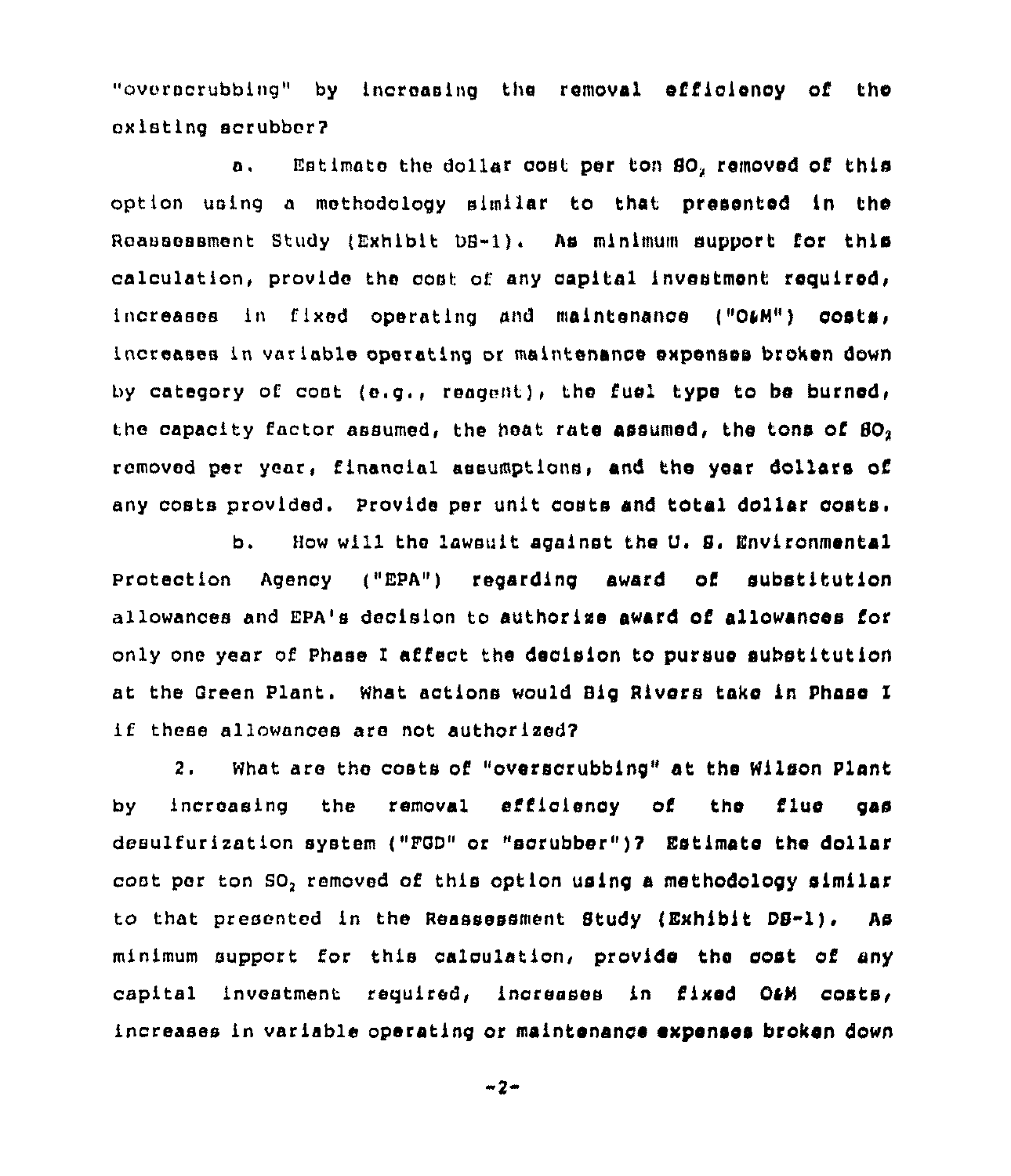by each category of cont (e.g., reagent), the fuel type to be burned, the capacity factor assumed, the heat rate assumed, the ton» of BO, removed per year, financial aesumptione, and the year dollars of any costs provided. Provide per unit costs and total dollar costs.

3. What are the "other expenses" referenced ln the testimony of Gregory Black ("Item 2") on page 54 of 57, lines 1-27

4. Did Big Rivers consider switching fuels at its currently ncrubbed units7 Why or why not7 If yes, provide the economio analysis which supports the decision not to pursue this option.

5. Big Rivers does not present an analysis of wet scrubbing technologies other than wet lime FGDs for the Coleman and Station Two Plants. Did Big Rivers evaluate other wet scrubbing technologies such aa limestone forced oxidation or limestone Inhibited oxldatlon7 If not, why not7 How do the costs of these technologies compare to the cost or the wet lime POD chosen for these units (particularly the Coleman Plant where lime handling facilities can not be shared)?

6. Reference the testimony of Paul Schmitz ("Item 1") on pago 15 of. 36. Summarize the assumptlonn, methods, and conclusions of Big Rivers' analysis of early unit retirement as a compliance method,

7. Reference Item 1, page 16 of 36. Summarize the assumptions, methods, and the conclusions of Big Rivers' analysis  $of$  pre-combustion sulfur removal from high-sulfur coals as a

$$
-3-
$$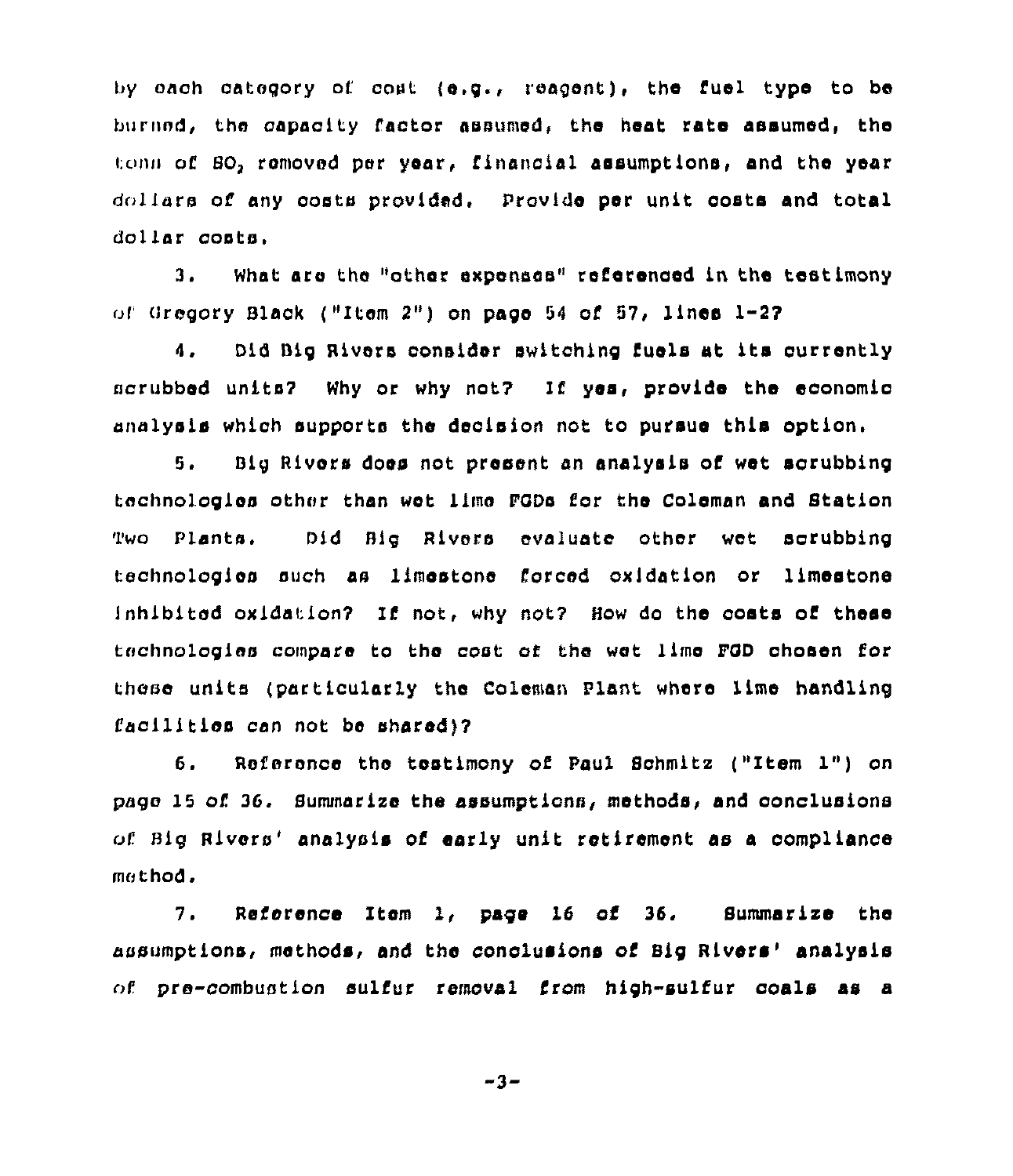compliance method. What technologies are capable of pre-combustion removal?

8, Did Big Rivers analyse a blend of Powder River Basin coal and low-sulfur Appalachian coal? If no, why not? If yes, provide this analysis. What investments would be required to burn a coal blend of this type? Explain any technical or plant constraints that would prevent using such a blend.

9. Federal acid rain requistions do not require Big Rivers to switch to 1.15 lbs. SO, per NMBtu coal in the fuel switch-low sulfur coal plan (Plan 5i. It could switch to <sup>a</sup> "near-compliance" coal of approximately 1.6 lbs. SO, per MMBtu which could be less expensive. Analyse this fuel switching option and explain why Big Rivers did not evaluate it in the Reassessment Study or earlier studies. Explain any technical or economic reasons why Big Rivers could not utilize this type of coal.

10. Reference Item 1, page <sup>24</sup> of 36. What reasons did the City of Henderson provide to Big Rivers for its earlier decision to reject sharing facilities for the Station Two scrubber?

11. Reference the testimony of David Schultz and David Spainhoward ("Item  $4"$ ), page 10 of 20:

a. What information on emission allowance values was obtained from experts in the field? What experts were consulted?

b. What range of allowance values was supported by the sources researched by Big Rivers? Where in this range does Big Rivers' assumption of \$250 per ton fall?

$$
-4-
$$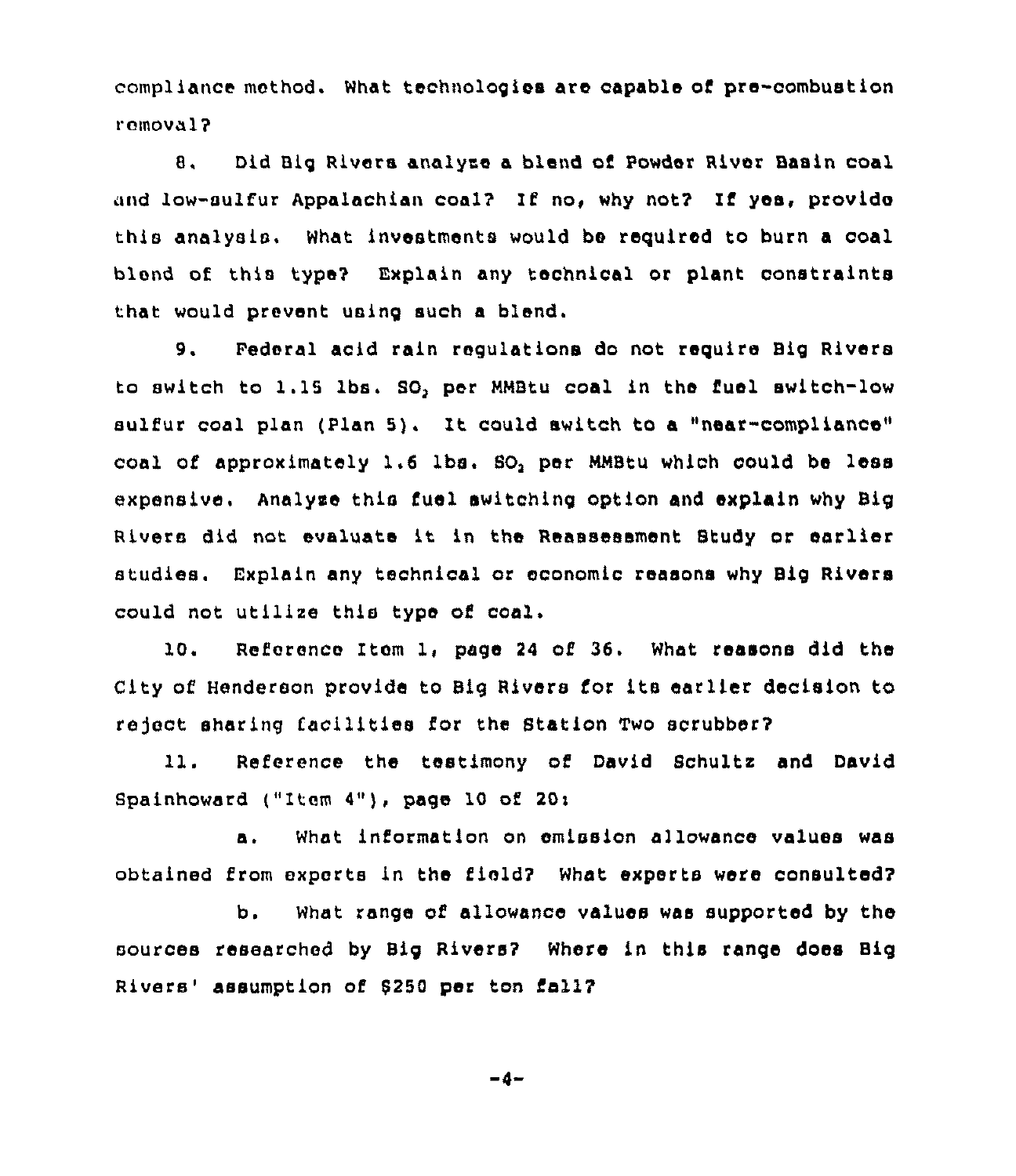12. Reference Item 4, page 10 of 20. Compare Big Rivers' and growth rates for fuel to RDI's forecast for the range of sulfur contents of coal considered in Big Rivers' economic analysis.

13. One of thc koy faotors that could affect a decision to  $\alpha$  rather that switch fuel is the sulfur premium (i.e., difference in price between high and low-sulfur coal). Did Big Rivors analyze a range of fuel prices and sulfur premiums in its economic analysis? If not, why not? If so, provide this analysis.

14. Provide <sup>2</sup> copies (electronic or hard copy) of all UPIAN model runs that were used to analyze Plans 1-7 of the Reassessment.

15. Describe the purpose of each of tha spreadsheet models used in the analysis of Plans 1-7 referred to in Item 4, pages 12 and 13 of 20. Provide 2 copies (electronic or hard copy) of these spreadsheets.

16. Reference Item 4, page 13 of 20. Big Rivers' allowance price estimate is \$250 per ton as escalated with inflation. Did Big Rivers use this value ln the economic analysis of Plan 17 If no, what value was used? If yes, why was this value used when Big Rivers sold allowances at approximately \$190 per ton.

17. In the economic analysis of the <sup>7</sup> alternative plans, allowances are bought and sold to result in a constant allowance bank. What is the sixe of the allowance bank7 Expand the table in Exhibit DS-1, page 29 cf 39, to include, for each plan and each year of the study period, the allowances purchased, sold, and held in the emission allowance bank.

 $-5-$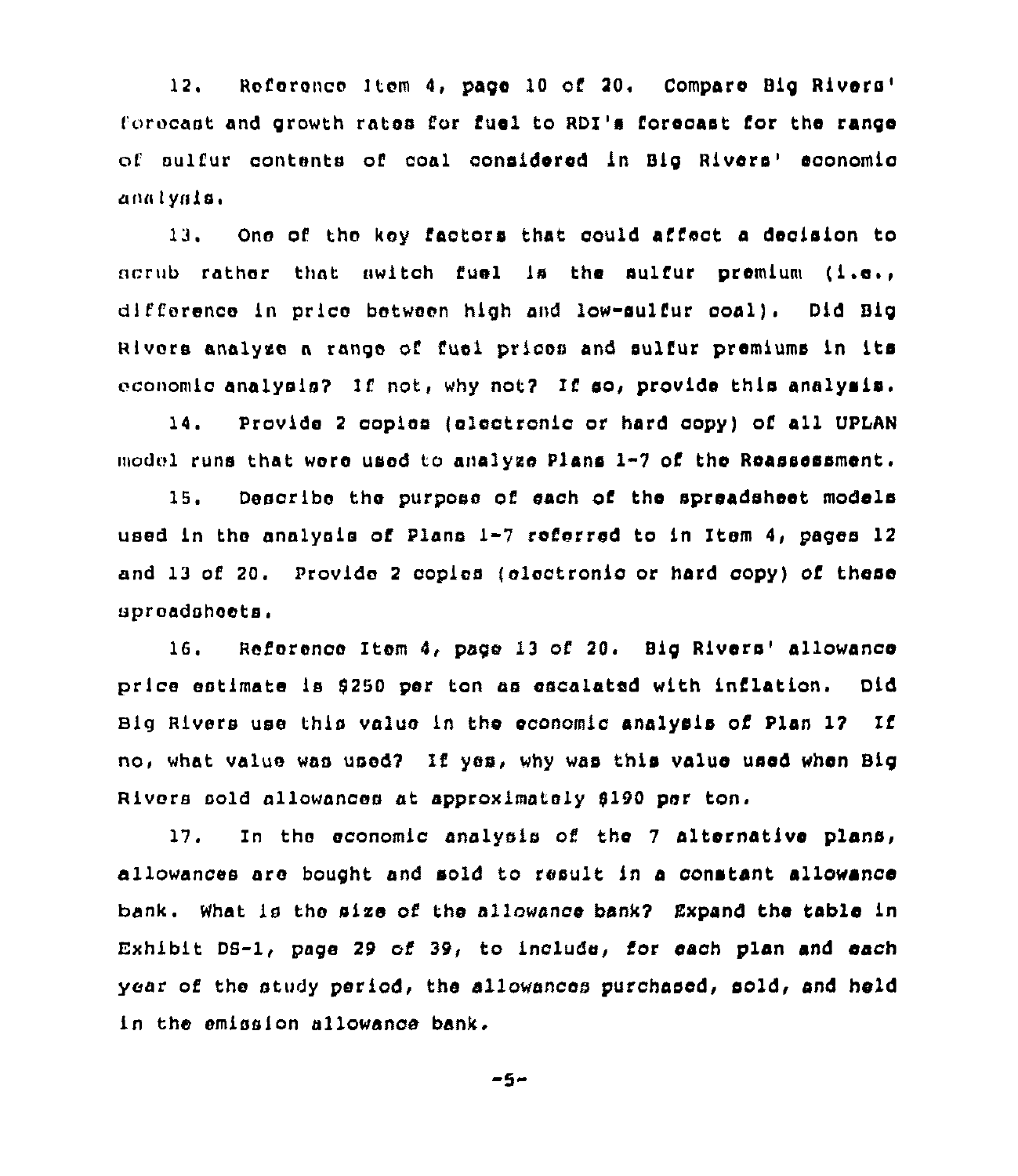18. Reference Exhibit DS-l, page <sup>S</sup> of 39. What technologies did Burns & McDonnell dismiss from further review? Provide any written report (or relevant excerpts) where Burns <sup>4</sup> McDonnell concludes that wet lima FGD is more economical than a wet limestone FGD for the Coleman and Btation Two Plants.

19. Reference Exhibit DB-1, page 9 of 39. Economic dispatch can be adjusted to recognise the opportunity cost of emission allowances, Was this adjustment made for the economic analysis of Plans 1-7? Was the adjustment made only for the analysis presented on Attachment <sup>D</sup> of Exhibit DB-1, page 7 of 7?

20. Reference Big Rivers'993 integrated Resource Plan ("IRP"), Appendix 3, Exhibit 1, page A3EX2-15, Table 4. Provide an update to this table.

21. For the Station Two FGDi

a. How many and what sire absorber modules does the design include? What level of redundancy was selected for other key components of the scrubber and related systems?

b. What are the byproduct quality and disposal techniques?

c. What are the coal quality design specifications? include the maximum and minimum sulfur content.

d. What are the source and transportation method for lime?

e. What are the ESP outlet particulate loadings assumed in the design?

 $-6-$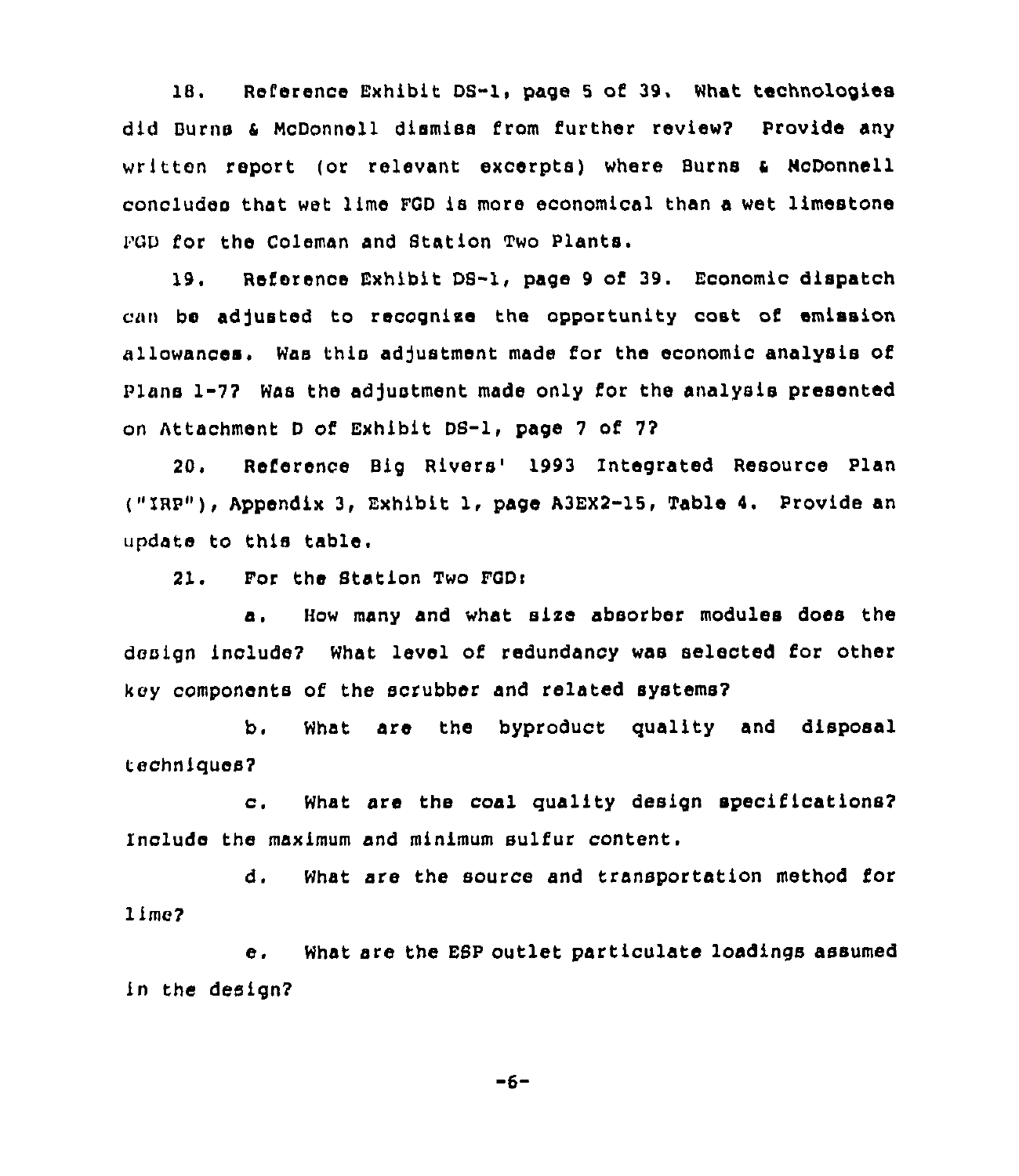f. What is the maximum capacity of Station Two after installation of the scrubber?

g. What is the estimated reliability of the scrubber?

h. What is the flue gas flow rate2

i. What is the calcium to sulfur molar ratio?

Will the scrubber treat 100 percent of the flue gas ነ. or will a portion bypass the system?

k. How much unused capacity remains at Big existing waste disposal sites? Does Big Rivers have its own waste disposal sites2 Does Big Rivers contract for waste disposal?

1. What guarantees or warranties have been given for the scrubber equipment2

m. How similar is this design to other existing wet lime FGD designs of Big Rivers? How similar is this designed to those of other utilities?

22. For the Station Two PGD, break out the capital investment into the following categories. Indicate the year dollars of the costs provided. Provide costs per unit and total dollar costs. Indicate if the costs provided represent the total costs or Big Rivers' share of the costs.

- Reagent Feed System  $a<sub>1</sub>$
- b. SO, Removal System
- $\mathbf{c}$ . Flue Gas Handling System
- d. Solids Handling System
- e. General Support Equipment
- $E_{\bullet}$ Additional Equipment

 $-7-$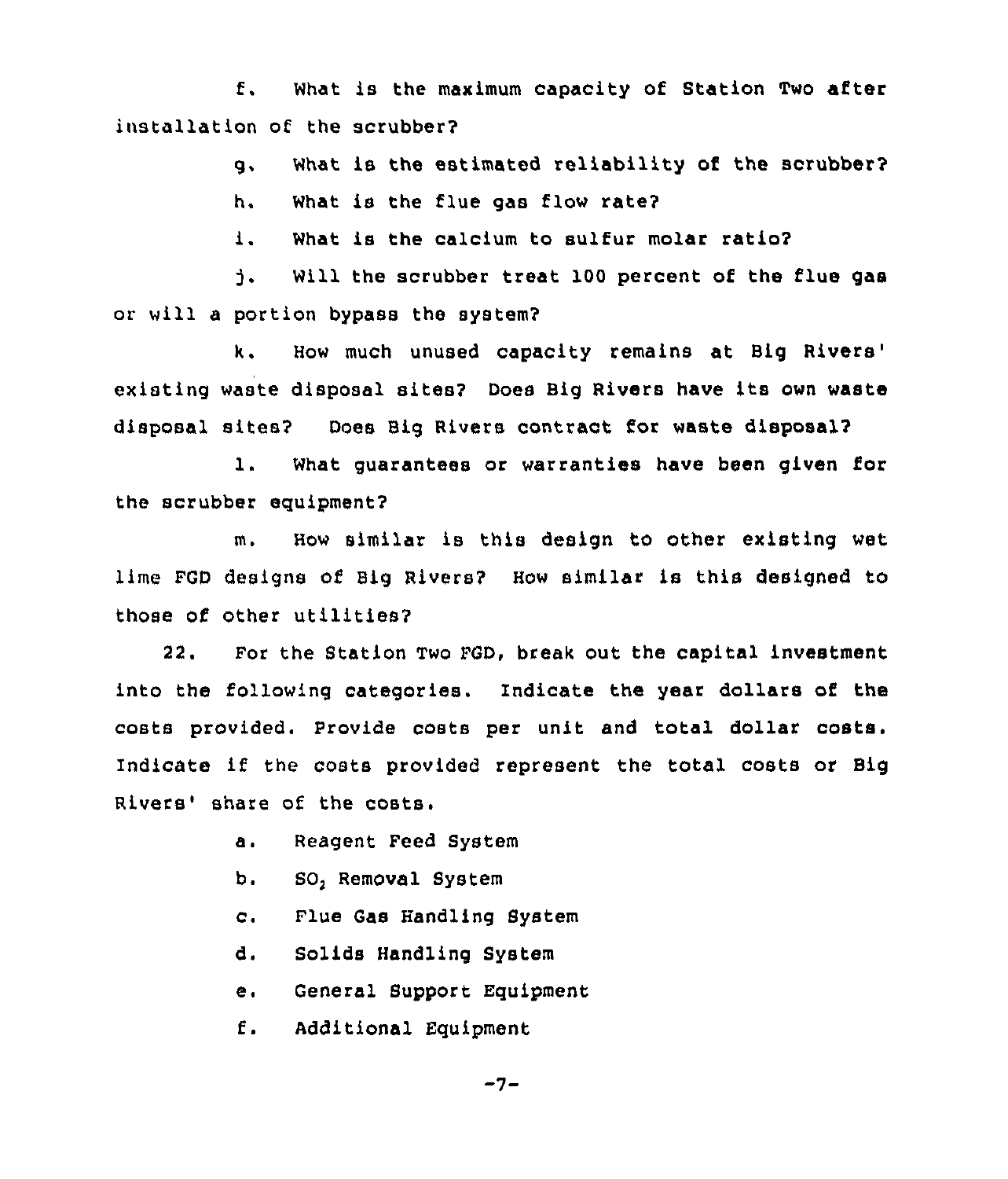- g. Total Process Capital
- h. General Facilities
- i. Engineering and Home Office Fees
- i. Pro)ect Contingency
- k. Process Contingency
- 1. Total Plant Cost
- m. Allowance for Funds used During Construction

n. Other Capital Costs (not covered by above categories)

23. For the fixed and variable operating costs of the Station Two scrubber, complete the following table. Indicate the year dollars of the costs provided. Provide costs per unit and total dollar costs. indicate if the costs provided represent the total costs or Big Rivers' share of the costs.

> Fixed Operatino Costs Operating Labor Maintenance Labor and Materials Administration and Support Labor Other

> > Total Fixed Operating Costs

Variable Operating Costs Lime Disposal Water Power Other

Total Variable Operating Costs

24. Reference Exhibit DS-1, page 14 of 39.

baseline fuel cost used to develop cost per ton  ${SO}_2$  removed a. In the screening analysis discussed, what was the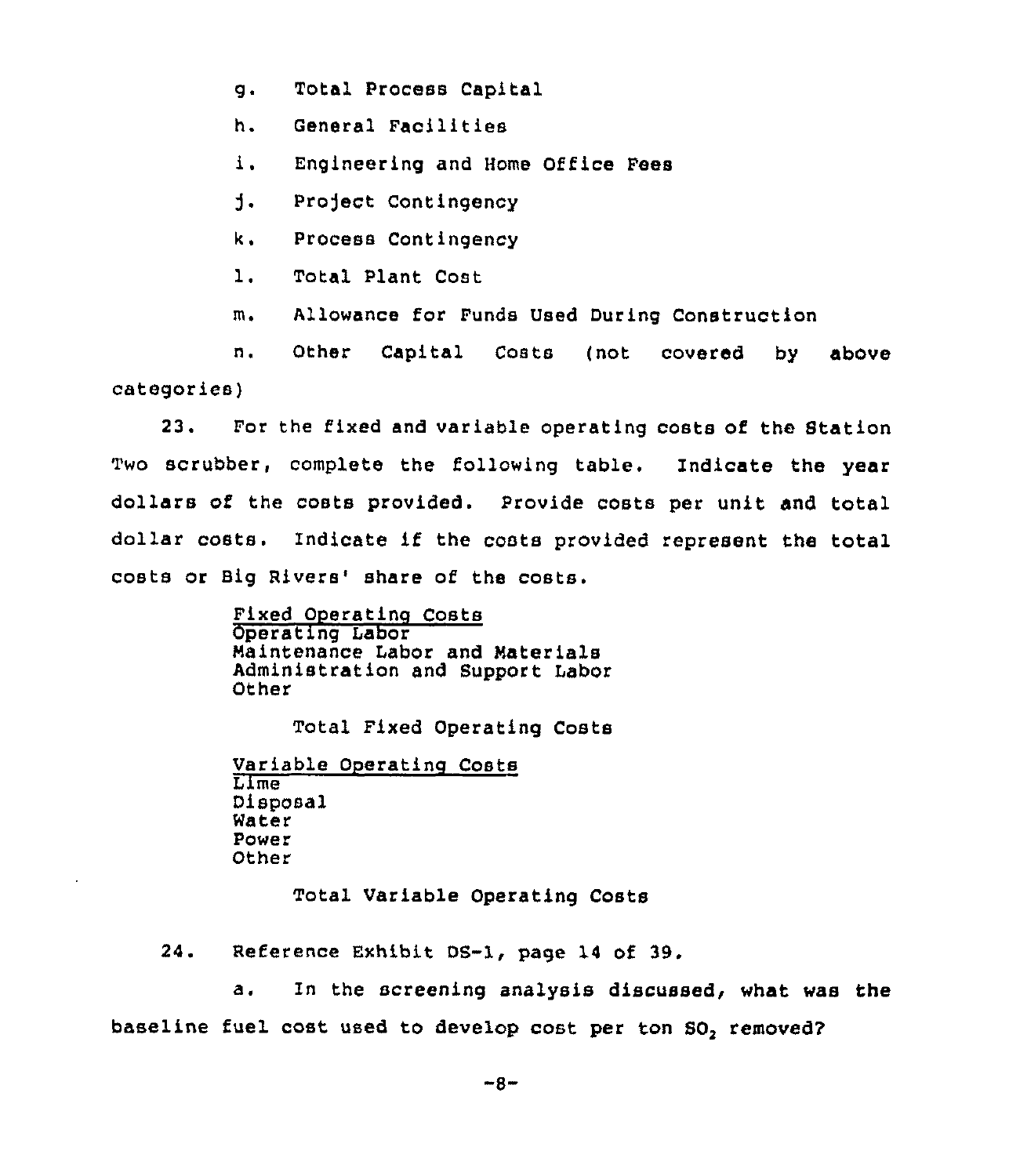b. Do the fuel costs reflect existing contracts, the market cost of coal if <sup>a</sup> new contract is signed, or <sup>a</sup> combination of both?

c. If levelized fuel costs over the study period are used, what fuel cost is used after existing contracts expire.

25. Do all of the <sup>7</sup> plans include "overscrubbing" at the Wilson Plant during Phase II? What other Phase II compliance options are included in Plans 1-7?

26. Reference Exhibit DS-1, page 17 of 39. Why did Big Rivers change its capital cost treatment from its earlier analyses? What effect does changing this treatment have on the economic analysis?

27. Reference Exhibit DS-1, page 18 of 39. Why did the capital cost of the scrubber increase? What factors could cause the cost of the Station Two scrubber to increase further? Does the City of Henderson's contract with Wheelabrator Air Pollution Control provide any protection against further cost increases?

28. Reterence Exhibit DS-1, page 20 of 39. What types of coal are used to analyze the blended coal option? Provide the source, the energy content, and sulfur content of each coal, and the resulting sulfur content of the blend. Would these coals be blended on site or purchased as a blend? If they are to be blended on site, did Big Rivers include costs to blend? What are the costs to add on-site blending capability?

 $-9-$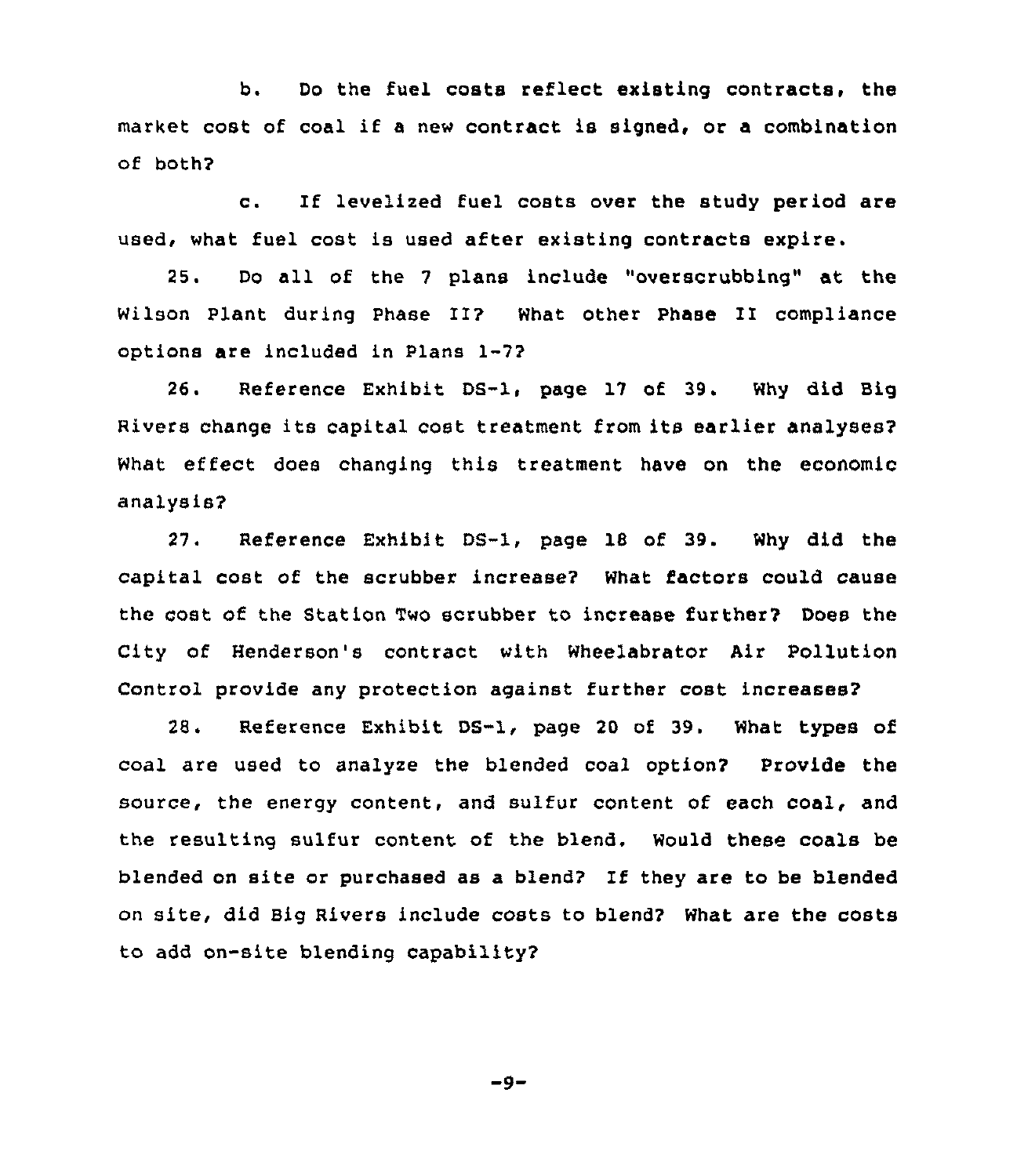29. What is the annual rate impact:, relative to a base case with no CAAA compliance, for each of the 7 plans analyzed by Big Rivers both in cost per kWh and percent increase or decrease?

30. What is the estimated transportation rate to deliver Powder River Basin coal to Big Rivers' generating units? What sources were used to estimate the transportation rate? Describe the routing of the coal. Provide an estimated transportation rate for delivery by barge and delivery by rail.

3l. What is the estimated transportation rate to deliver lowsulfur Appalachian coal (1.15 lbs. SO, per MMBtu) to Big Rivers' generating units? What sources were used to estimate the transportation rate? Provide an estimated transportation rate for delivery by barge and delivery by rail.

32. Provide the average cost per ton Big Rivers paid in 1993 for coal transportation. Provide the approximate transportation component for the coals listed on Attachment <sup>A</sup> to Exhibit DS-1, page 1 of 8.

33. Refer to Exhibit DS-1, pages 24 and 25 of 39. Explain why the coal burned with the scrubber is different between Plans 1 and 3?

34. Reference Exhibit DS-1, page 37 of 39. Has the Station Two scrubber been designed to produce a by-product of commercial value such as gypsum? If so, do the cost estimates consider the value of selling this byproduct?

35. Reference Attachment <sup>A</sup> of Exhibit DS-1, page 8 of 8, second row labeled "Station Two":

-10-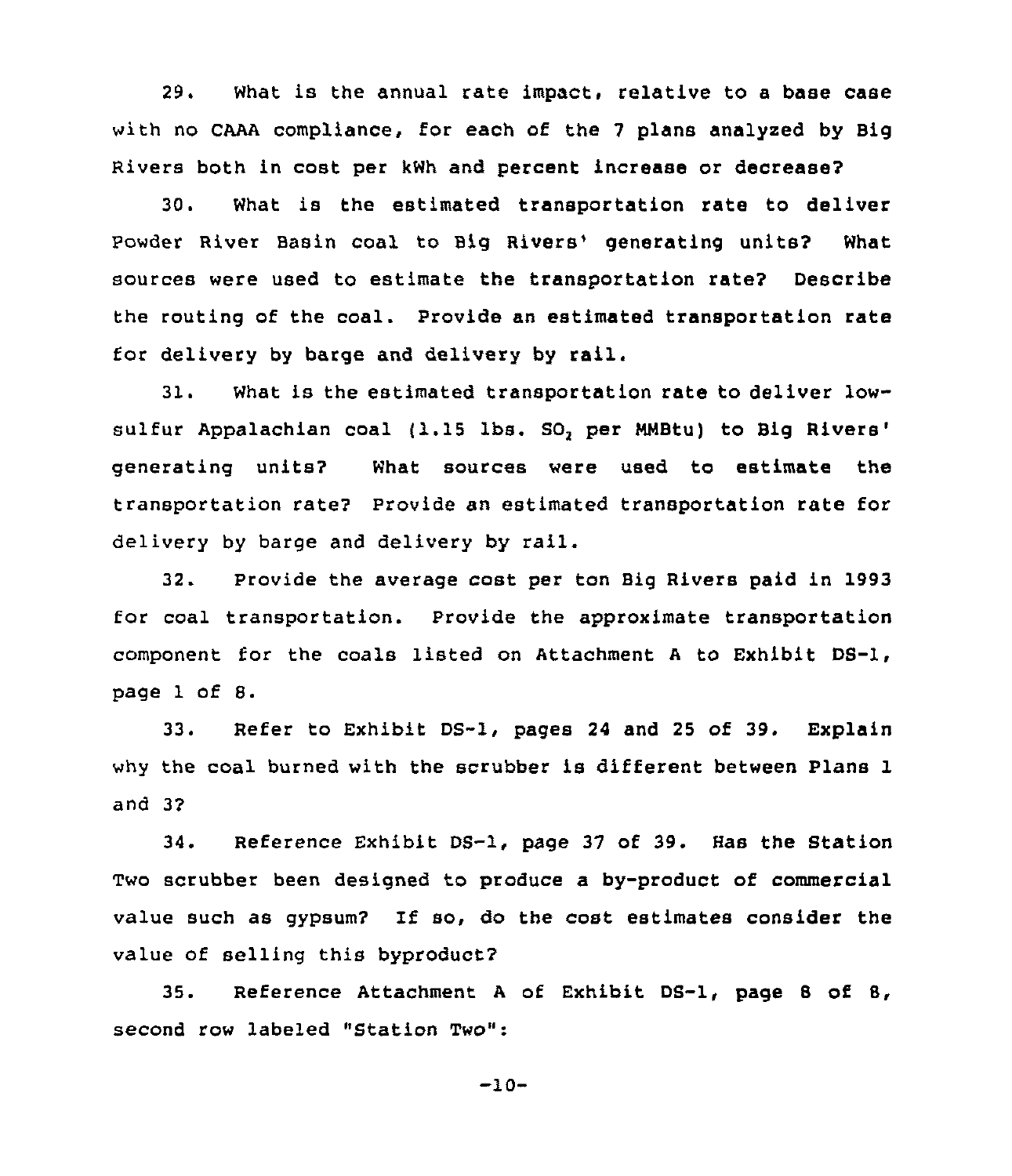a. What do the contract numbers labeled 1995, 1996, 2000 mean?

b. Why is the information for some contracts repeated in the bottom half of the table, particularly if the contract is listed as having expired in the top half of the table?

c. What is meant by "IN 1995", "IN 2000" etc. as listed in the table? To what information on the table do these labels apply?

d. In what year dollars is the fuel cost information provided in this table?

36. Reference Attachment <sup>A</sup> of Exhibit DS-1, page 1 of 8. In what year dollars are the fuel prices listed? In what years would the new supplies be available? Are these the prices for the new contracts that appear on Attachment A of Exhibit DS-1, page 8 of 8?

37. Big Rivers has concluded that precipitator equipment would need to be replaced if it switched to low-sulfur coal.

a. What are the remaining lives of the precipitator equioment at the Coleman and Station Two Plants? If there had been no amendments to the Clean Air Act, when would investment to replace or upgrade precipitator equipment have been required?

b. What are the current conditions of the existing precipitator equipment at the Coleman and Station Two Plants? Are there signs of corrosion?

c. Provide <sup>a</sup> measure(s) of the size of the existing precipitators at the Coleman and Station Two Plants such as the surface collection area.

-11-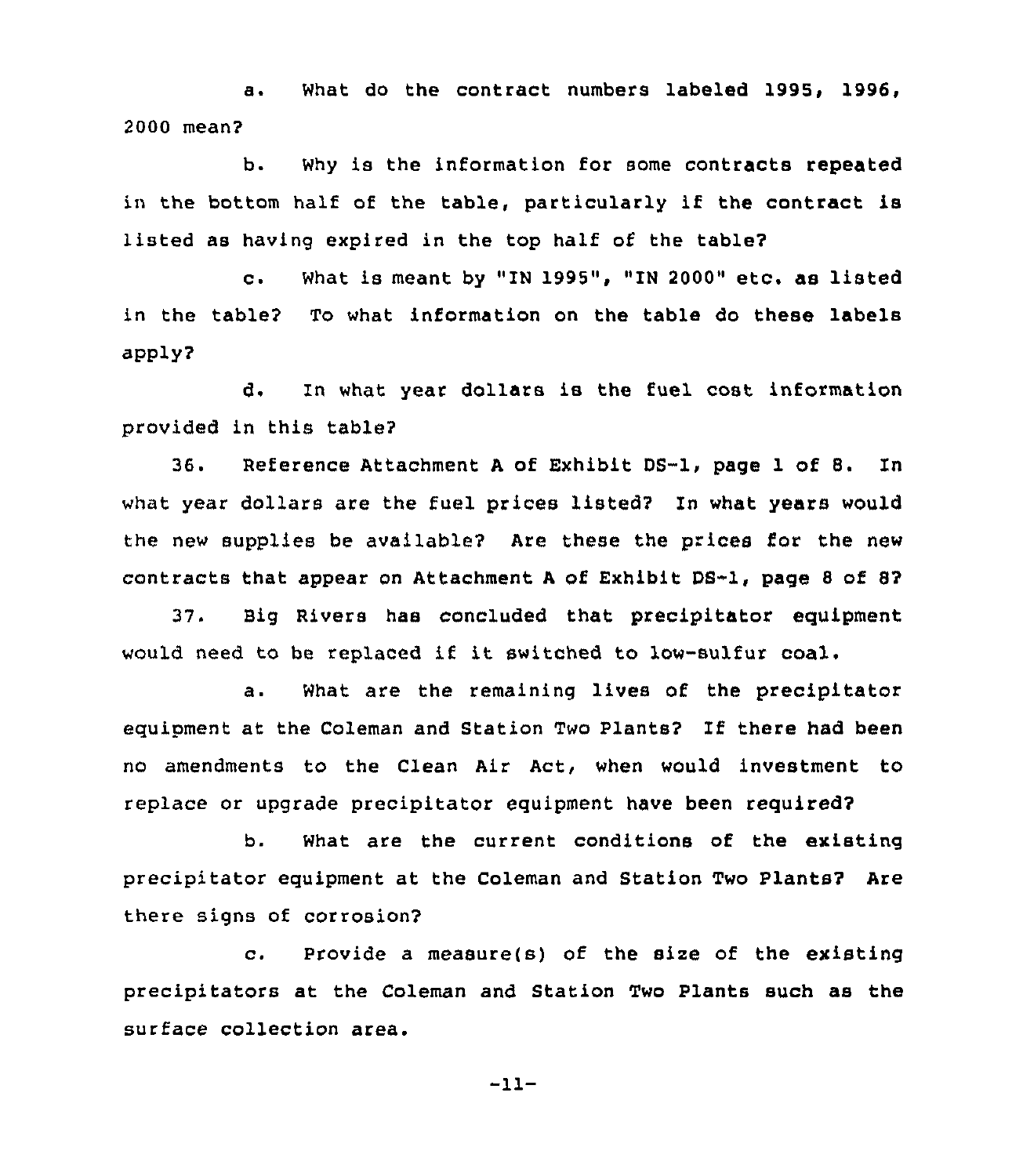d. Why did Burns a McDonnell conclude that the precipitators would need to be replaced rather than upgraded?

38. Reference Table A-la and Table B-la of the Burns McDonnell analysis.

a. One of the effects of switching to low sulfur Western coal is that systems (such as pulverizers) may not be able to achieve their rated capacity resulting in a MW derate of the generating unit. What derate is assumed in the analysis of switching to Western coal? Which of the listed costs could be avoided if Big Rivers accepted this derate?

b. What types of costs are included in the "Steam Generation" category of these tables?

c. What items are covered by the coal handling cost category2

d. How much of the switching costs is due to precipitator investments2

e. What is the approximate range of market values for the portion of Big Rivers' capacity not needed to meet its system load2

39. Reference Exhibit DS-1, page 21 of 39. For each of the options analyzed for the Station Two and Coleman Plants, complete the table shown in Appendix <sup>A</sup> to this Order to support the calculation of dollars per ton SO, removed. Also complete this table for the wet lime system at the Coleman Plant and for any wet limestone FGD systems analyzed by Big Rivers. Describe Big Rivers'

 $-12-$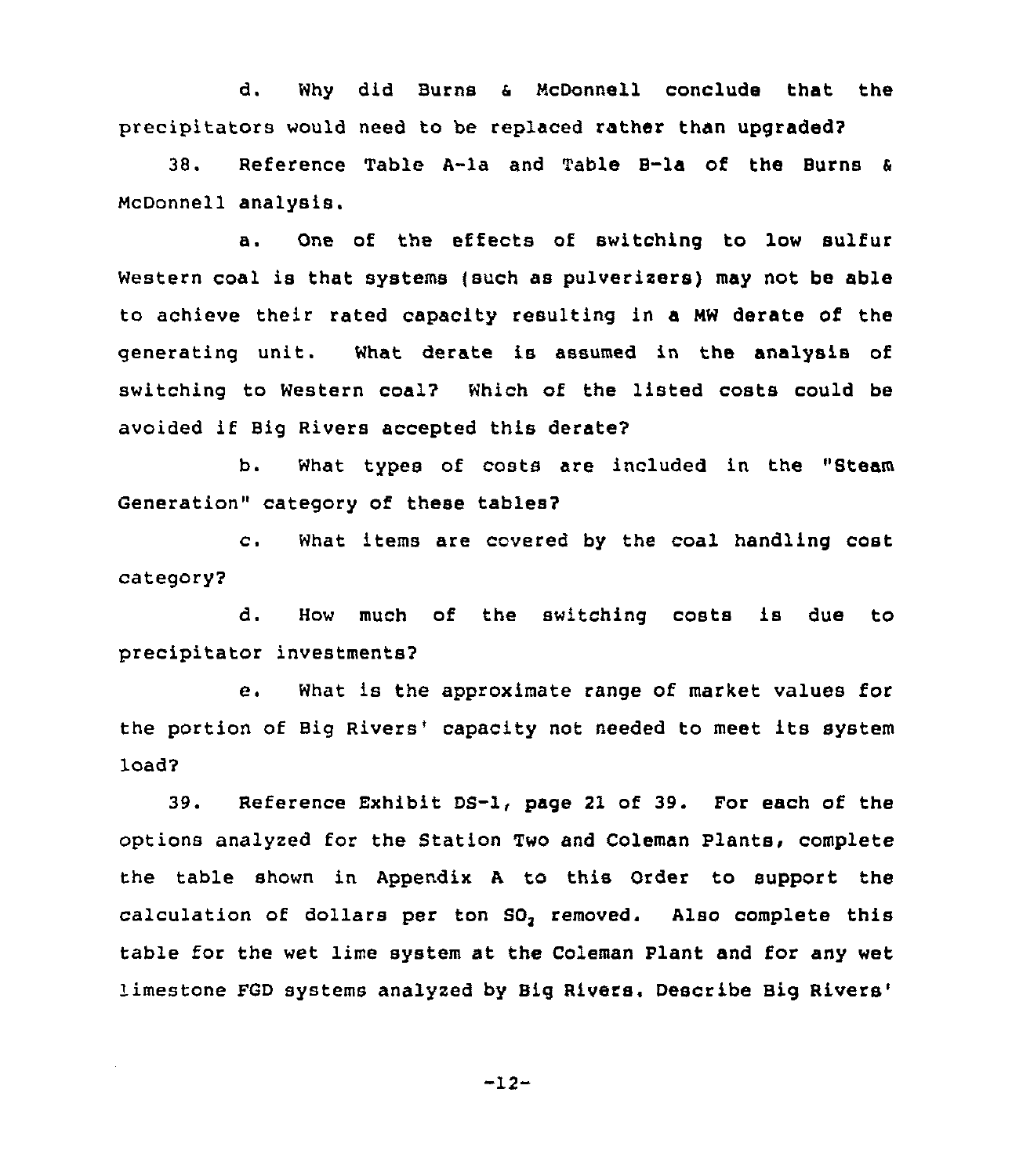methodology for incorporating the economic value of the energy penalty and derate assooisted with SO, removal options.

40. If levelized fuel costs are used in the screening analysis to develop the dollar cost per ton SO, removed shown in Exhibit DS-I< page 21 of 39, provide for one SO, removal option and one generating station, all calculations used to derive the levelized annual fuel coot. Por each year of the study period state:

a. The fuel cost in \$ per MMBtu.

b. Whether the fuel price represents a market rate or a contract rate or s blend of both.

c. The RMBtus of fuel consumed,

d. The levelization factor.

e. The discount rate used to develop the levelizstion factor.

f. The year dollars of all costs provided,

41. Provide the existing coal quality specifications (minimum and maximum) for each of Big Rivers' generating units for the following quality parsmeterei

a. Volatility (percent)

b. Grindsbility (measured by the Hardgrove Index)

c. Energy content (Stu per lb.)

d. Sulfur content

e. Ash content (%)

42. Provide the wellhead cost of natural gas used to evaluate gas co-firing, the estimated transportation cost to deliver natural

 $-13-$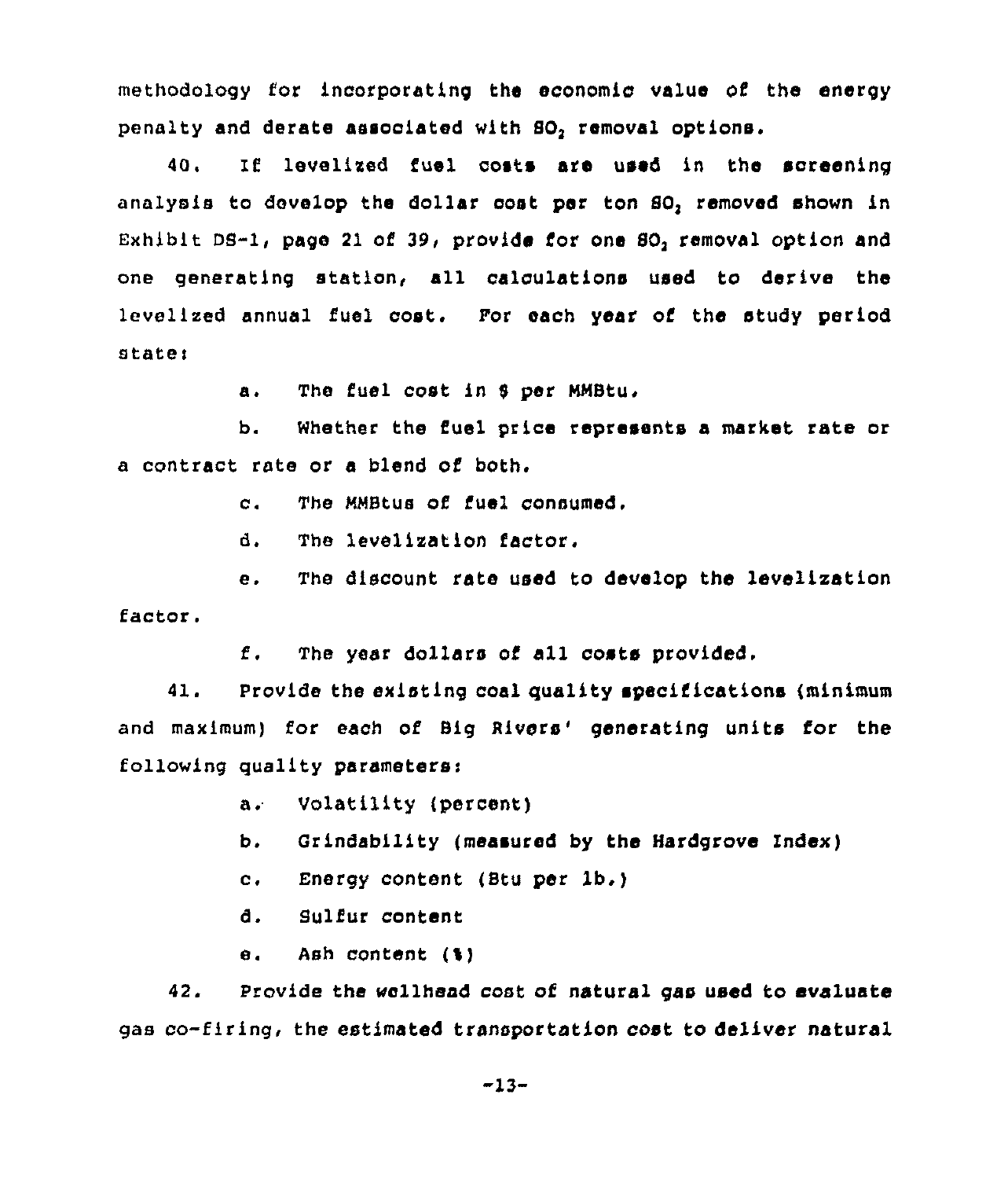gas to Big Rivers, and the escalation rate for natural gas if different than the -2 percent real rate used for coal prices. What are the delivery constraints on the amount of natural gas that can be delivered? How far must a gas pipeline be extended to deliver gas to Big Rivers' generating units?

43. For each type of coal that was considered as part of Big Rivers' most recent Reassessment study, provide the assumed energy content (in Btu per lb.).

44. Were economy sales included when modeling the alternative plans presented in the Reassessment study?

45. Table 8.(3}.2on page 8-39 of the 1993 IRP provides the net rating in NWs of Big Rivers generating units. Is the rated capacity in the summer is different than in the winter? If yes, provide both the summer and winter rated capacity.

46. Provide the minimum capacity (in NWs) of each of Big Rivers' generating units. Minimum means the portion of the generating unit that would be kept in continuous operation to avoid start-up costs.

47. Refer to Big Rivers' response to Item 5 of the Kentucky Industrial Utility Customers' ("KIUC") first request for information in Case No. 93-341'. Provide the NWhs that correspond to these OSN costs in Items a, b, and c of that request.

Case No. 93-341, <sup>A</sup> Review Pursuant to 807 KAR 5:058 of the 1993 Integrated Resource Plan of Big Rivers Electric Corporation.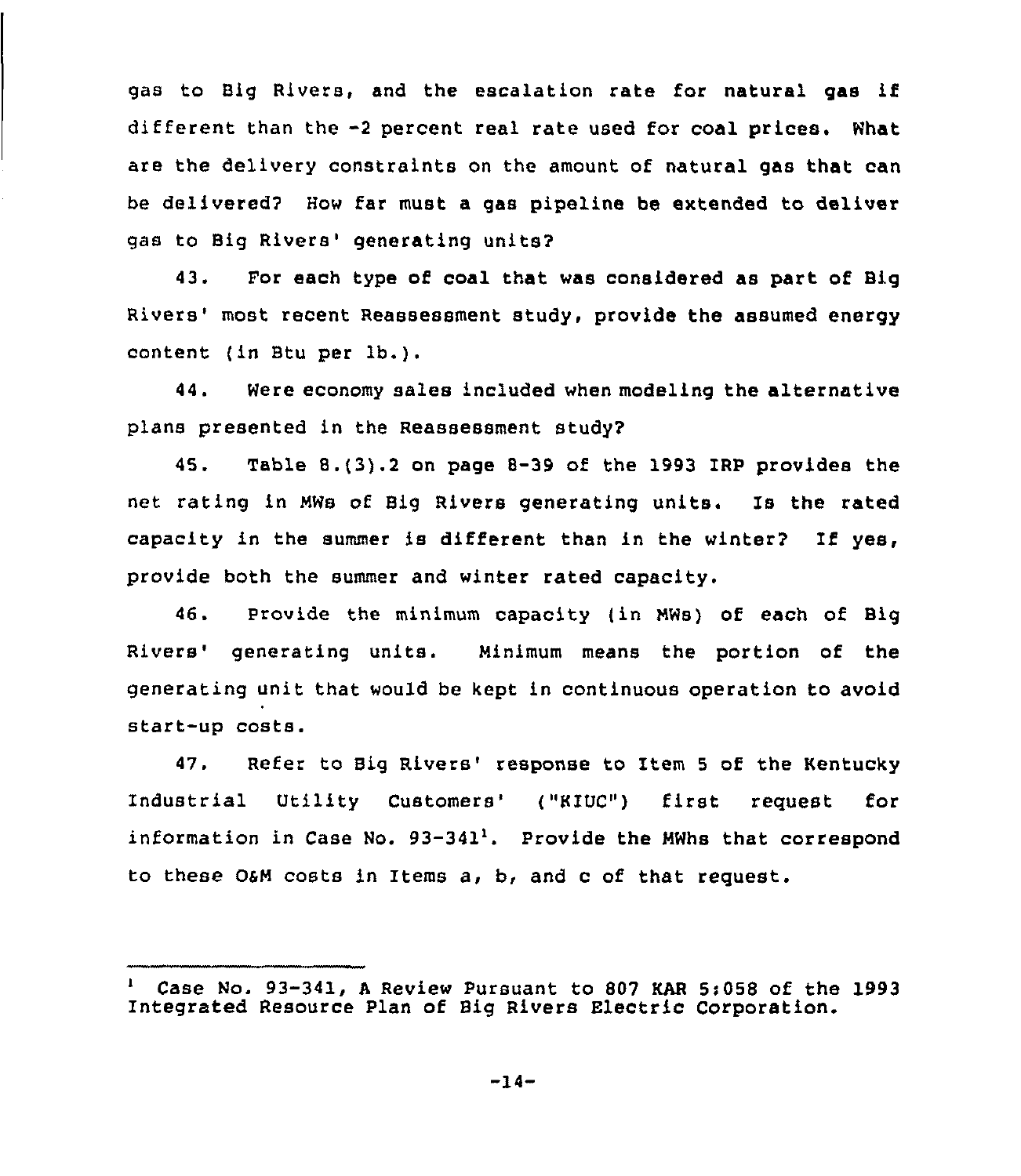48. For each of Big Rivers' generating units, provide the availability factor for each month of 1991 and 1992.

49. Provide the NO<sub>"</sub> emission rates, in lbs. NO<sub>"</sub> per MMBtu, for each fuel typo considered for acid rain compliance and for Big Rivers' existing fuel.

50. For each of the 7 plans, what percentage of medium-sulfur coal and high-sulfur coal would be bought from local sources (e.g., Western Kentucky). How do Big Rivers' sclected plan or any of the other plans result in fuel diversity?

51. Provide the remainder of the study report (Exhibit DB-1) written by Burns <sup>4</sup> HcOonnell to document its Cindings in the Reassessment Study.

52. The EPA's Integrated Air Pollution Control System j"IAPCS") computer model used by Burne <sup>4</sup> McDonnell is not commonly used by other utilities to evaluate SO, removal costs. What efforts did Big Rivers make to determine that this model was adequate and reasonable for its evaluations?

53. Big Rivers recently sold allowances Cor approximately \$190 per ton. If adjusted for an inflation rate of 4 percent per year, this price would be approximately 5205 per ton versus Big Rivers' 1995 allowance price estimate of \$250 per ton. Why did Big Rivers use an allowance price estimate of <sup>5250</sup> per ton when it sold allowances at only 5205 per ton?

54. Comment on the following statement. <sup>A</sup> utility may experience lower fuel price risk if a utility switched fuel during Phase I and delays the construction of <sup>a</sup> scrubber. If low-sulfur

 $-15-$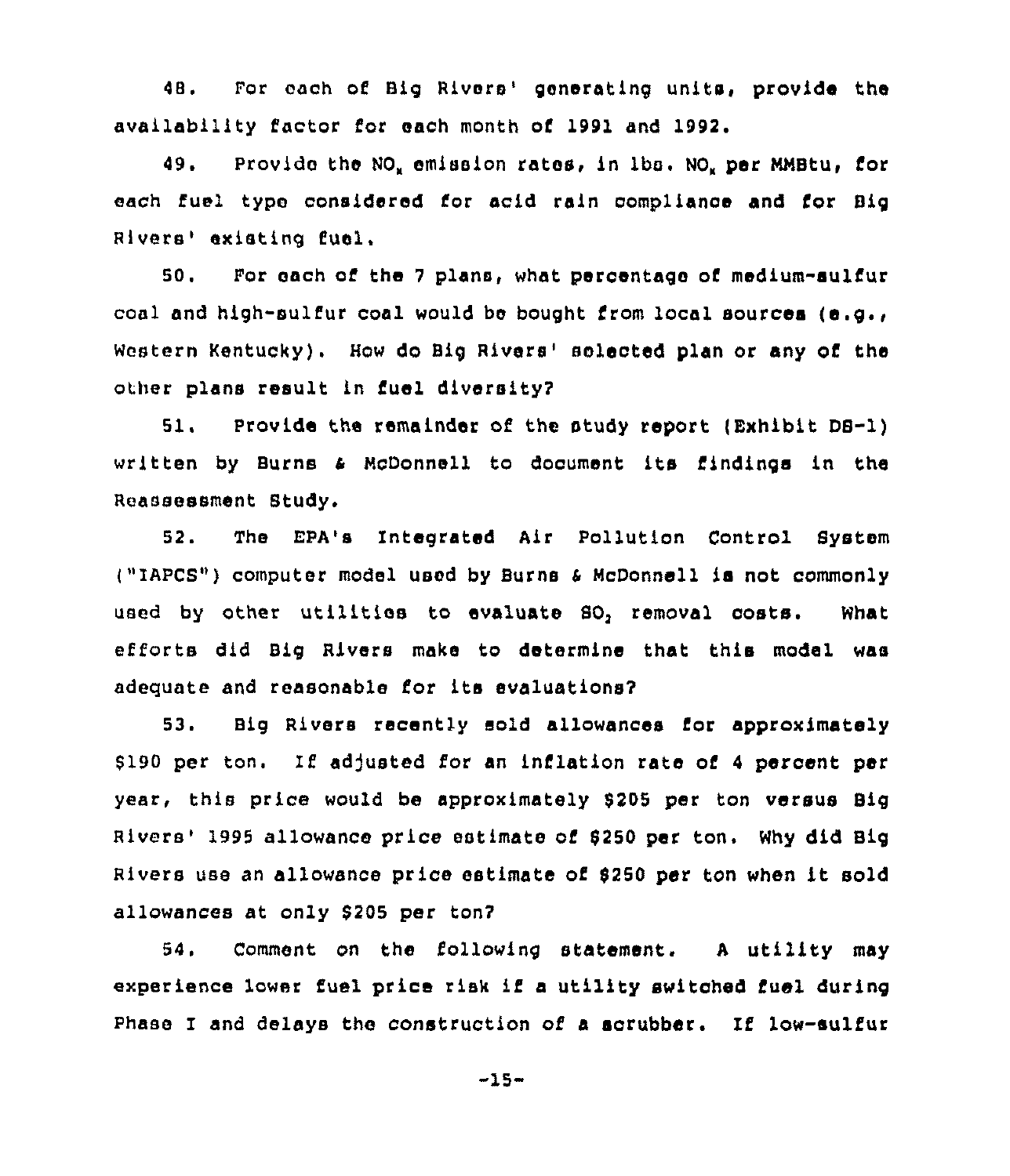coal prices prove to be high over this period, the utility may still install <sup>a</sup> scrubber. Delay of the scrubber enhances flexibility because it delays an irreversible capital commitment while leaving room to avoid future "high" low-sulfur coal prices.

55. Is it possible to mitigate the risk of fuel price uncertainty by signing long-term contracts? Did Big Rivers consider this approach? How would this approach affect the rank ings on this criterion presented in the Reassessment Study?

56. Item 1, page <sup>9</sup> of 36, notes that "to the extent appropriate and as recuested by Big Rivers . . . surcharge amounts can be incorporated into existing base rates," (emphasis added) Is it Big Rivers' understanding that incorporation of surcharge amounts into base rates is optional'? Onder what circumstances would Big Rivers not wish to include surcharge amounts in base rates?

57. Reference the testimony of John West ("Item 3"), page <sup>6</sup> of 42. Why does Big Rivers propose a different accounting treatment through the surcharge for extension and transfer allowances than for allowances generated over the Phase I period which it has sold? What accounting principles support this treatment?

58, What accounting principles permit Big Rivers to deduct the value of emission allowance proceeds to reduce the capital investment associated with the Station Two scrubber. Why does Big Rivers deduct only the value of the extension and transfer allowances and not the proceeds of the entire sale? Is this

-16-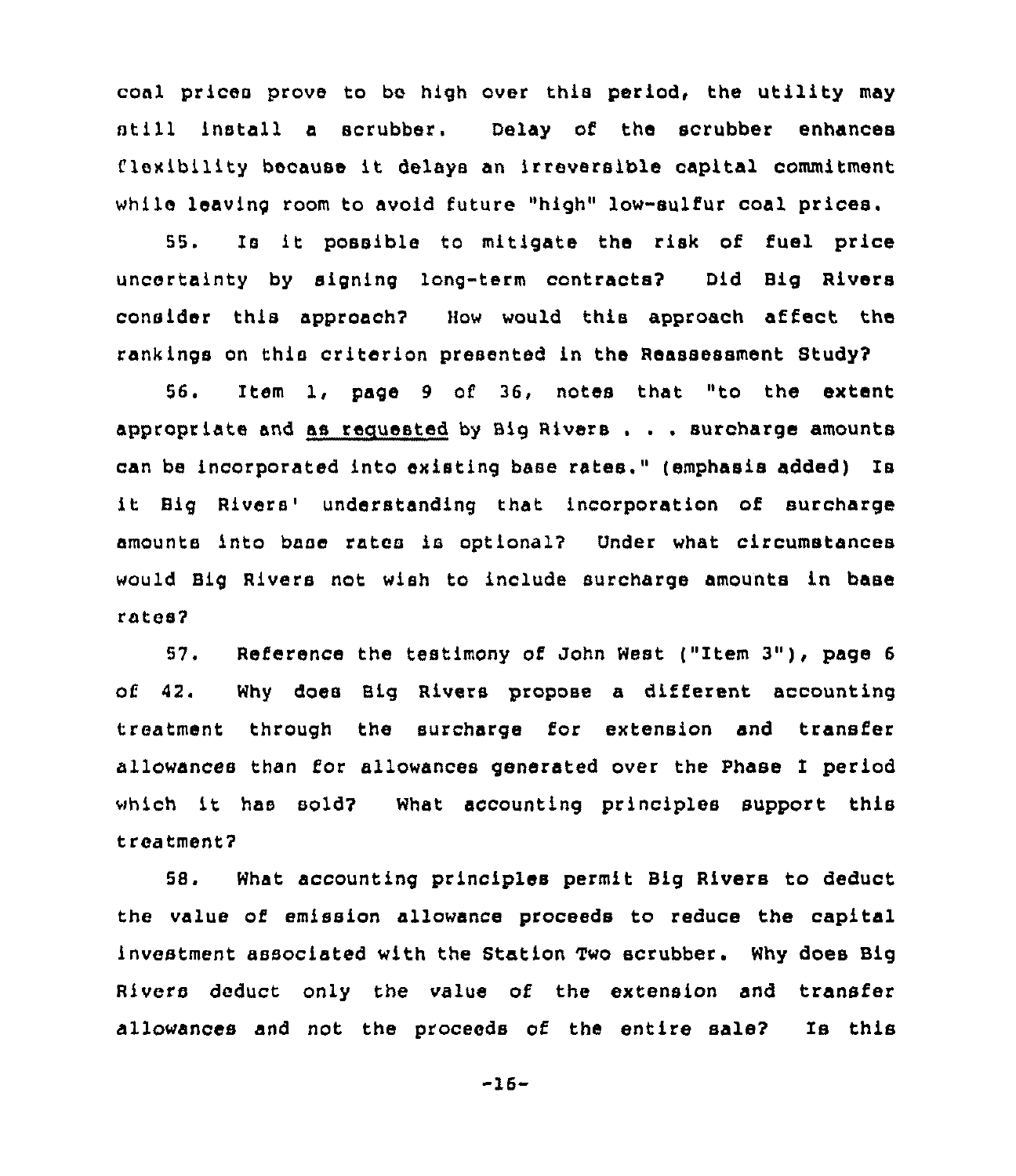appropriate when Big Rivers has already received the full proceeds of the sale?

59. How would the present value of revenue requirements ("PVRR") change if Big Rivers used all of the allowance proceeds to offset the cost of the scrubber rather than amortising 910 million of the proceeds over time?

60. Does Big Rivers intend the surcharge to cover all increases in costs of environmental compliance that are not in base rates or only costs associated with new activities? Explain Big Rivers'easoning for its selected approach. Explain the incentives for efficiency under both approaches.

Why is Big Rivers proposing to wait until July 1995 to  $61.$ activate the Surcharge?

62. What timetable does Big Rivers propose to follow to implement the Surcharge? Include the completion date of the 1992 "baseline."

63. If the Surcharge is not be activated until July of 1995< but Surcharge-related costs are incurred and monitored by Big Rivers after December 31, 1992, does Big Rivers propose to recover the Surcharge-related costs incurred between December 31, 1992 and July 1995 (Item 3, Page 1?)? If yes, how?

64. Referring to Point <sup>2</sup> on Page 4 of Item 3, a debt servioe component will be included in the Surcharge calculation even if the pollution control equipment is internally financed (Item 3, Page 16). Explain why <sup>a</sup> debt service component should be included if projects are internally financed.

$$
-17-
$$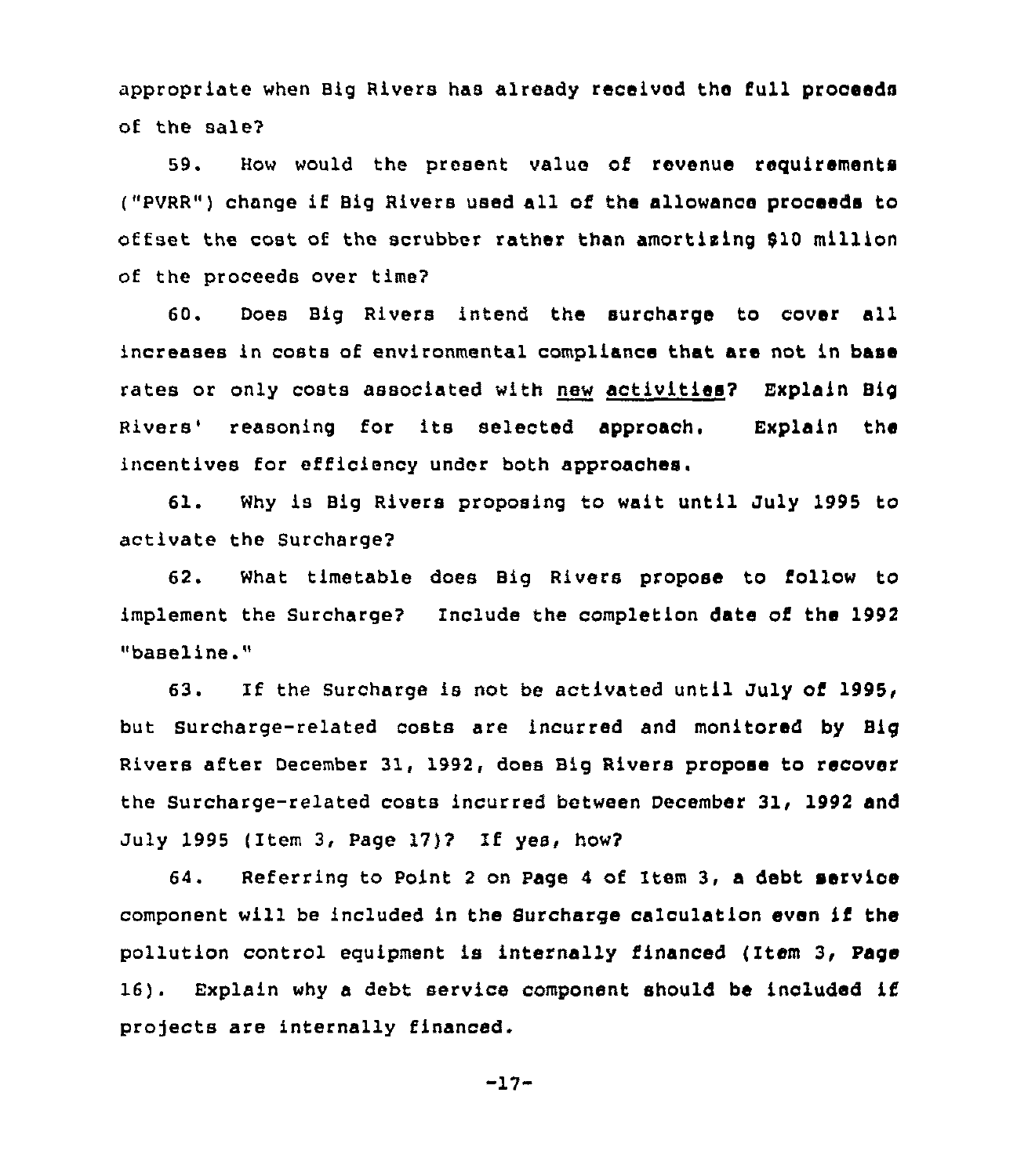68. Although tho proposed cost of debt for the environmental surcharge is <sup>8</sup> percent, Big Rivers is confident that it can refinance debt with RBA at 6 percent. Should the debt service component be based on an embedded debt value or the cost of new borrowing?

66, Referring to point 1 on Page <sup>4</sup> of Item 3, how are the capital-related revenue reguirements calculated7 If a revenue requirement-type model is used, discuss the model and assumptions used.

G?. Referring to Point <sup>4</sup> on Page <sup>4</sup> of Item 3< what accounting changes under the Uniform Systems of Aooounts have been made ( Item 3, Page 2l) by Big Rivers to track 04M expenses Cor the pollution control Cacilitics?

68. How will the portion of Administrative & General expenses rolated to environmental compliance be estimated?

69. Referring to Point <sup>5</sup> on Page <sup>4</sup> cf Item 3, the cost of the emission allowances will be included in the Surcharge calculation. On pago <sup>24</sup> of Item 3, the cost of the allowances is book value, plus or minus the amortixation of losses or gains Crom allowances sold by Big Rivers.

a. How will the book value of allowances be determined?

b. Is the book value different Crom the purchase or sale price of an allowance? If yes, why?

c. What is the amortixation period used to distribute allowance losses or gains?

-18-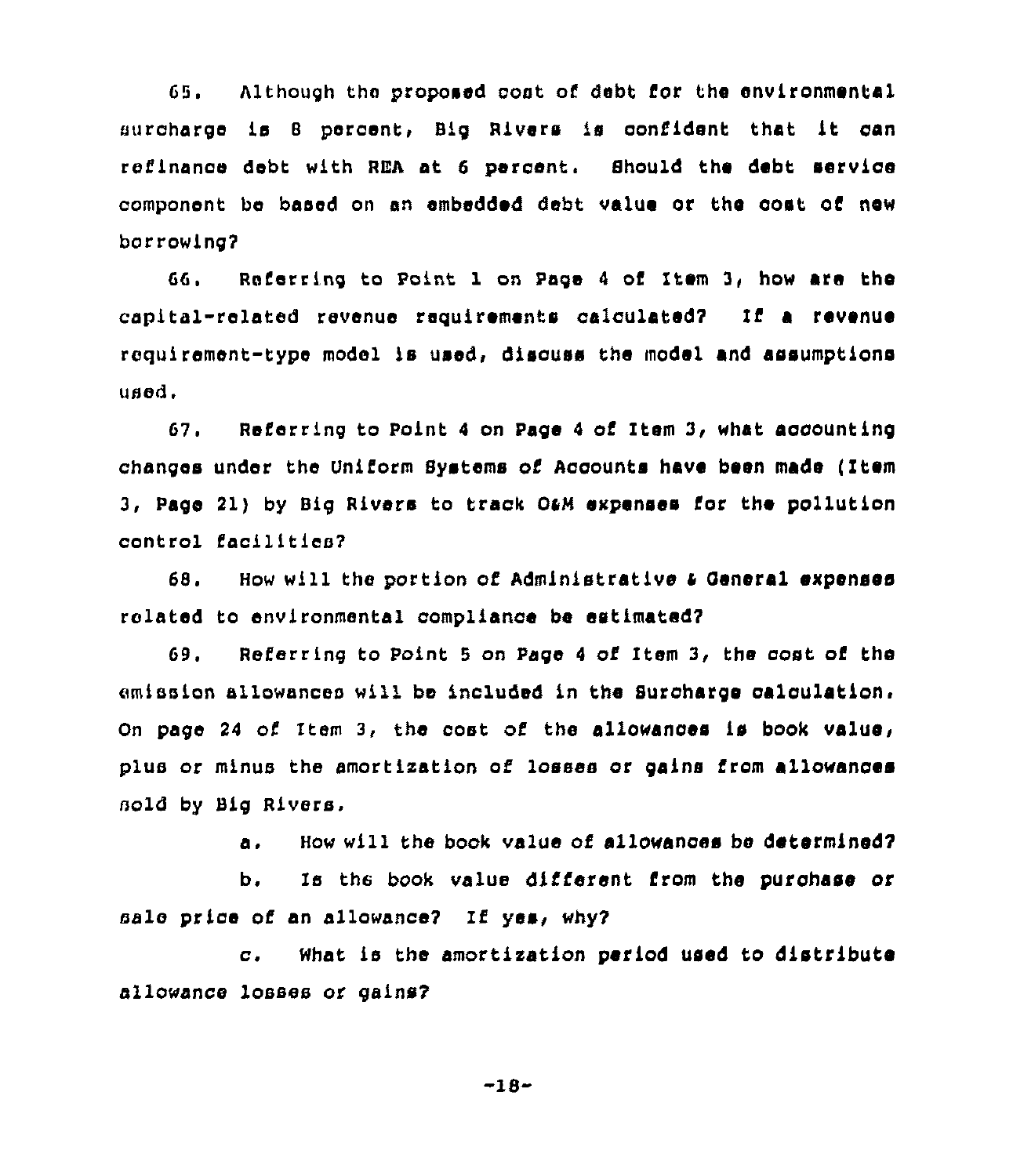d. Doss the amortisation period begin on the date of allowance sale? If no, why not?

70. Provide all support for Big Rivers' assertion that the Ii fetime of pollution control investments is shorter than that of generating unit equipment and that the appropriate period is 20 years. Referring to Page 13 of Item 3, provide a status report on the depreciation and amortixation study for pollution control equipment.

71. Prior to the most recent amendments to its contraots with the City of Henderson, Big Rivers paid Station Two costs through its contract payments to the City which was responsible for financing the scrubber. Why did Big Rivers agree to amend its contracts to become directly responsible for financing a portion of the scrubber installation7

72. Reierence "Big Rivers Electric Corporation's Application for Approval of Amendments to its Contracts with the City of Henderson, KY and City of Henderson Utility Commission and Big Rivers Plan for Compliance with the Pederal Clean Air Act as Amended" filed with the Commission on July 2, 1993. In Exhibit I, (page 11) under Joint Facilities Agreement, Big Rivers proposea a mechanism to allocate the cost of the joint facilities utilized by both Green and the Btation Two scrubbers between Big Rivers and the City of Henderson.

a. Explain the cost ailooation method and its selection. What methods did Big Rivers explore and reject?

 $-19-$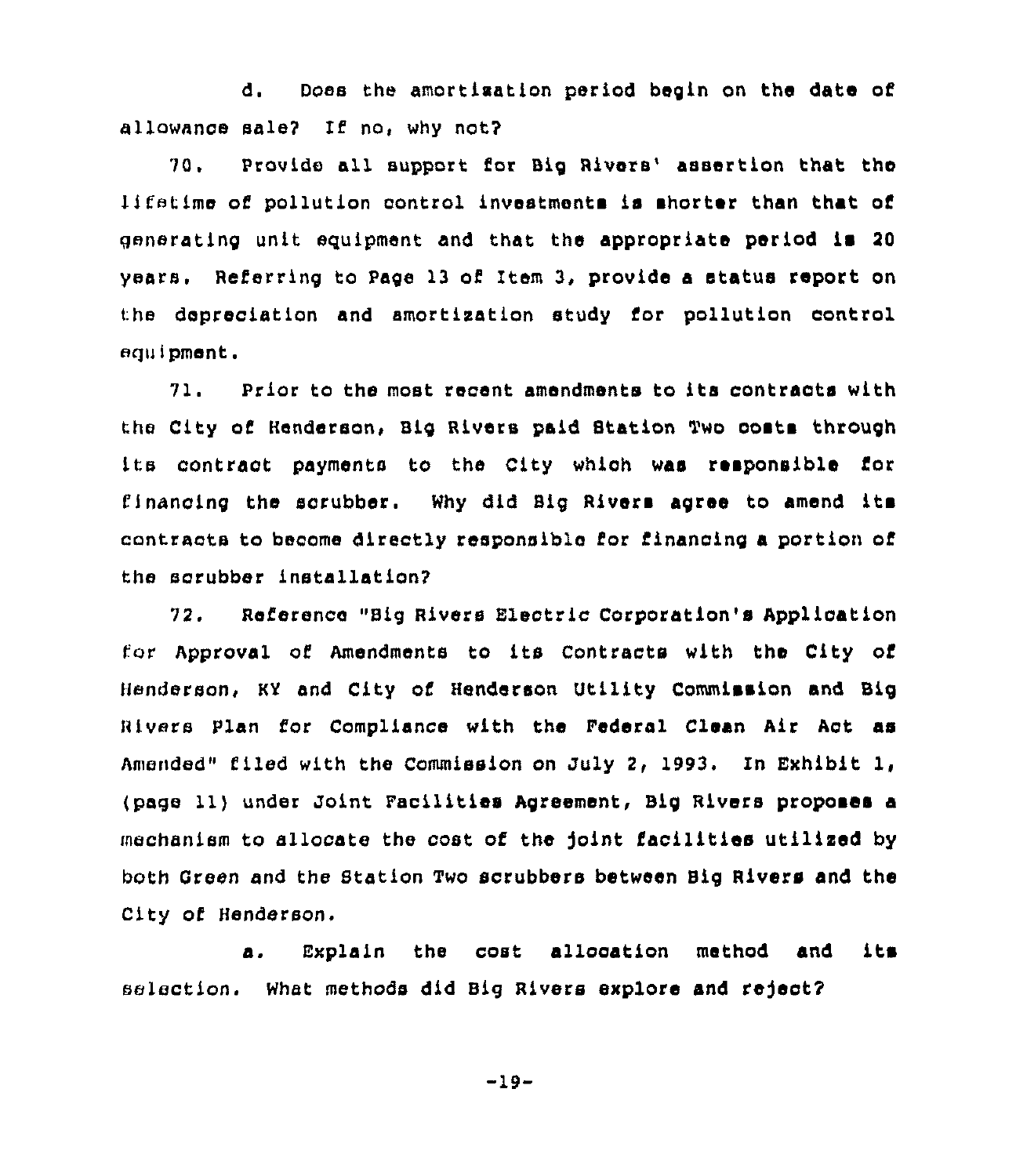b. How was the 11.5 percent carrying charge developed? Does it represent Big Rivers' carrying cost or the City of Henderson's carrying cost? why is 11.5 percent thu appropriate rate to use?

c. Would the formula proposed in the contract amendments be appropriate if carrying costs ware to deoline or increase?

d. Indicate any areas where the allocation method under the contract amendments will be different from the current allocation method.

73. How did Big Rivers determine thati (1) 154,386 was the appropriate number of allowances to sell; (2) the appropriate price for the sale; and (3) the appropriate timing for the sale?

74. Refer to Item 3, page 10. Explain the statement that \$ 3.2 million of associated retirements of existing equipment can be used to reduce the estimated net capital additions. Does this statement refer to the estimated salvage value of the retirement being an offset to the estimated 539.3 million in capital additions?

75. Item 1, pages <sup>32</sup> and <sup>33</sup> of 36, provides the criteria applied by Big Rivers during its reassessment of the compliance plan. One criterion was the compatibility of Big Rivers' plan with that of the City of Henderson. Describe any areas where Big Rivers' plan was not compatible with the City of Henderson's. Bxplain how these aroas of incompatibility have been resolved.

-20-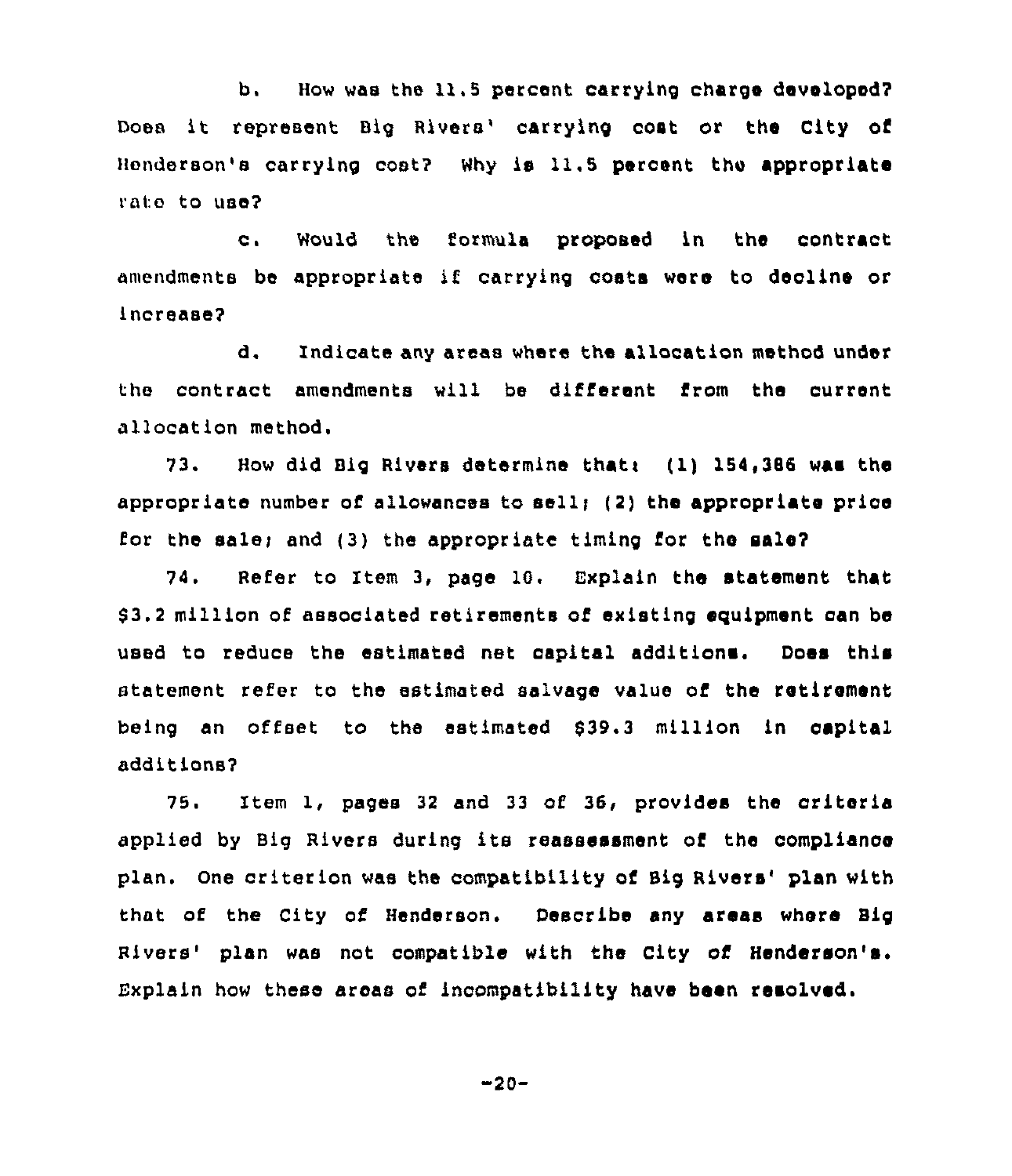76. Concerning the Station Two sorubber, explain the procedures that will be used to allocate oapital expenditures and operating and maintenance costs between Big Rivers and the City of Henderson. Identify and describe the basis for the allocationa that will be used.

77. Item 2, page 6 of 57, indicates that Big Rivers proposes to include only qualifying capital expenditures inourred after. December 31, 1992 in its surcharge. Explain the significance of thin date and how Big Rivers determined that it was appropriate.

78. Item 3, beginning at page <sup>8</sup> of 42, discusses the sale of emission allowances by the City of Henderson and Big Rivers. Concerning the sale of the 154,384 emission allowanceei

a. Identify the generating planta to which the emission allowances relate,

b. How many allowances were owned by the City of Henderson and how many were owned by Big Rivers7

c. Explain the method used to distribute the City of Henderson's allowances,

d. Prepare a breakdown of the total emission allowances sold, showing vintage year of the allowances, the associated plant, and the number of allowances associated with each year.

e. Prepare <sup>a</sup> breakdown of the total emission allowances cold, classifying the allowances as either base, extension, transfer, or bonus.

 $-21-$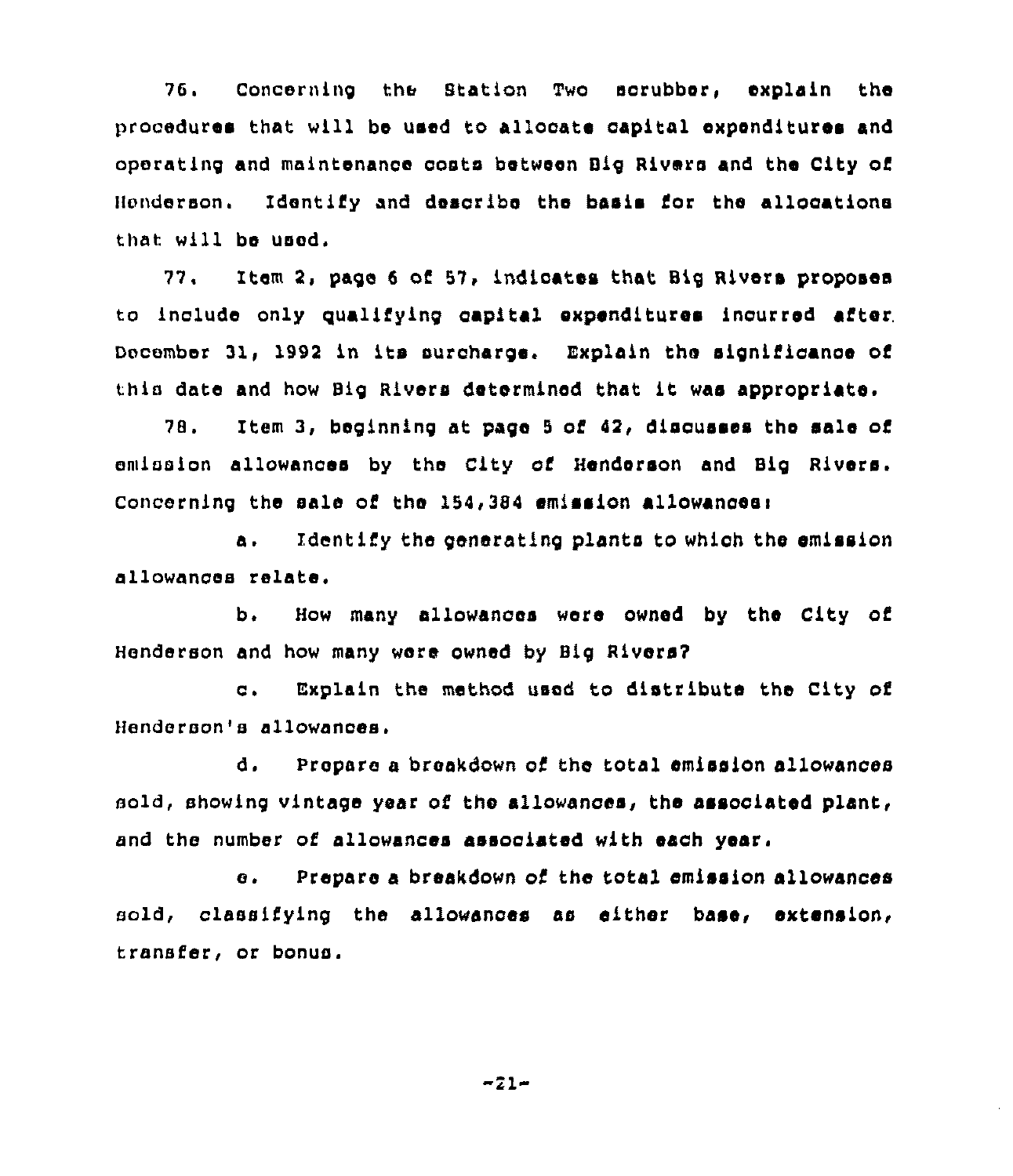f. Explain the effect the sale of these allowances will have on Big Rivers' ability to comply with the CAAA over the next 10 years.

79. Provide all entries made by Big Rivers to account for the receipt and sale of the emission allowances. Include account numbers, account titles, transaction descriptions, and the cost used when recording receipt of the emission allowances.

80, Has the Rural Electrification Administration ("REA") issued any guidelines or instructions concerning the accounting for emission allowances. If yes, provide copies.

81. Are there any differences between the Federal Energy Regulatory Commission ("FERC") prescribed accounting treatment for emission allowances and the treatment applied by Big Rivers? If yes, explain for each difference why Big Rivers used the particular treatment.

82. Item 3, page <sup>6</sup> of 42, discusses how accounting for the sale of emission allowances would affect the surcharge. Provide the accounting entries which demonstrate the effects described in the testimony. Does this accounting treatment conform to FERC accounting reguirements for emission allowances?

83. Provide the calculations and workpapers which show the current weighted average debt rate to be approximately <sup>8</sup> percent.

84. Item 3, page 17 of 42, discusses Big Rivers' proposal for a "baseline" of operating and maintenance expenses for existing pollution control equipment for the year ended December 31, 1992,

$$
-22-
$$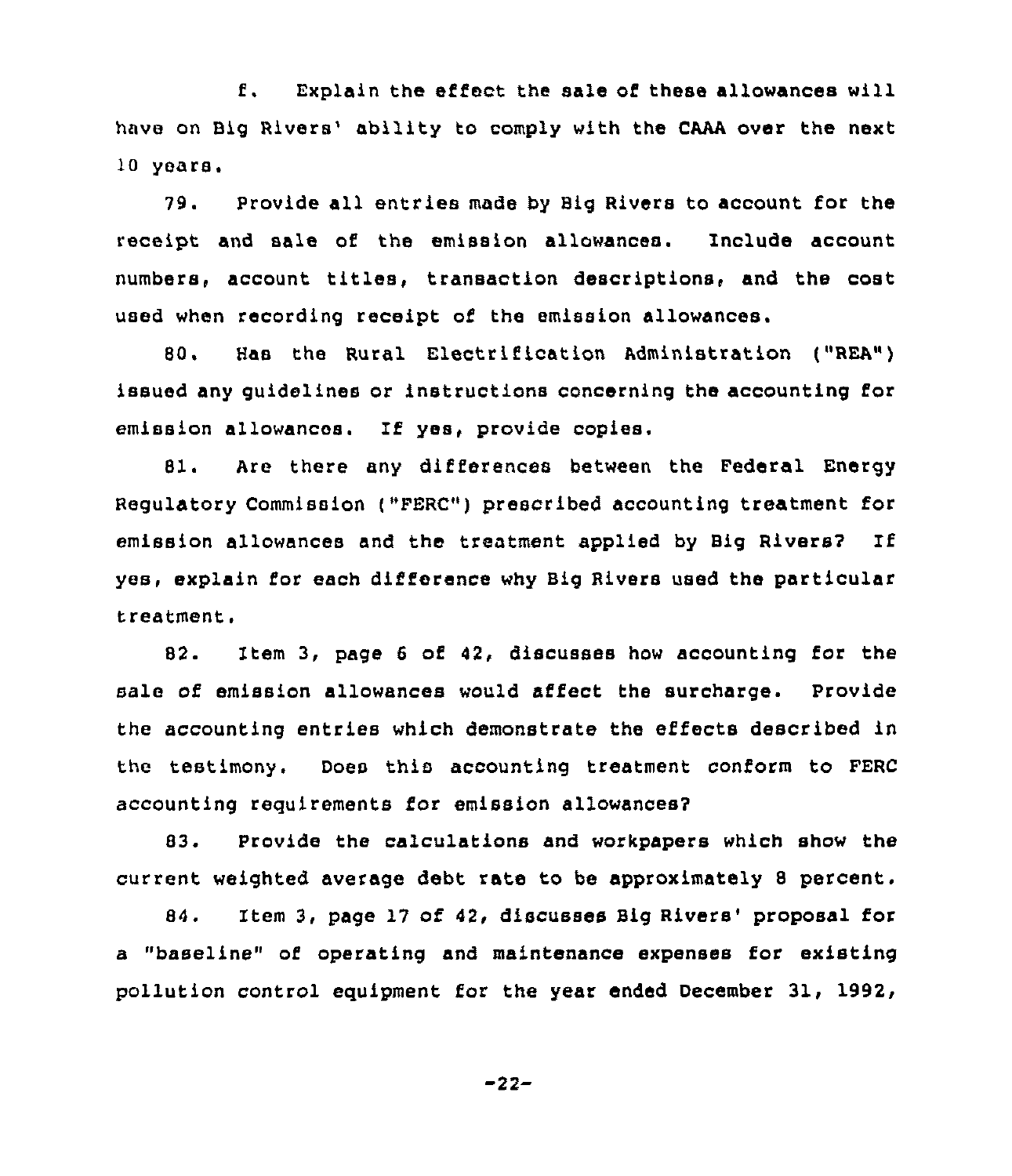with expenses above or below the established "baseline" reflected in the calculation of the surcharqe.

a. Explain why Big Rivers believes it is appropriate to establish a "baseline" of operating and maintenance expenses. Include a discussion of the reasoninq behind this proposal.

b, Explain why the year ended December 31, 1992 was selected for the "baseline" period.

c. Explain why Big Rivers advocates the "baseline" approach, rather than trackinq specific operating and maintenance expenses which would be eligible to include in the surcharge.

85. Item 3, page 19 of 42, discusses administrative and general expenses which Biq Rivers proposes to include in the surcharge.

a. Explain the cost allocation procedures Big Rivers has in place to segregate administrative and general expenses related to environmental compliance activity eligible for cost recovery under KRS 278,183.

b. Why is it necessary to identify these potential surcharge costs through the "baseline" approach, rather than through specific cost tracking mechanisms.

86. Item 3, pages 17 and 19 of 42, indicates that the 1992 "baseline" expenses which Big Rivers intends to use to determine expenses recoverable through the surcharge will be submitted to the Commission for review prior to the operation of the surcharge.

a. Explain why Big Rivers did not submit the "baseline" information with this application.

 $-23-$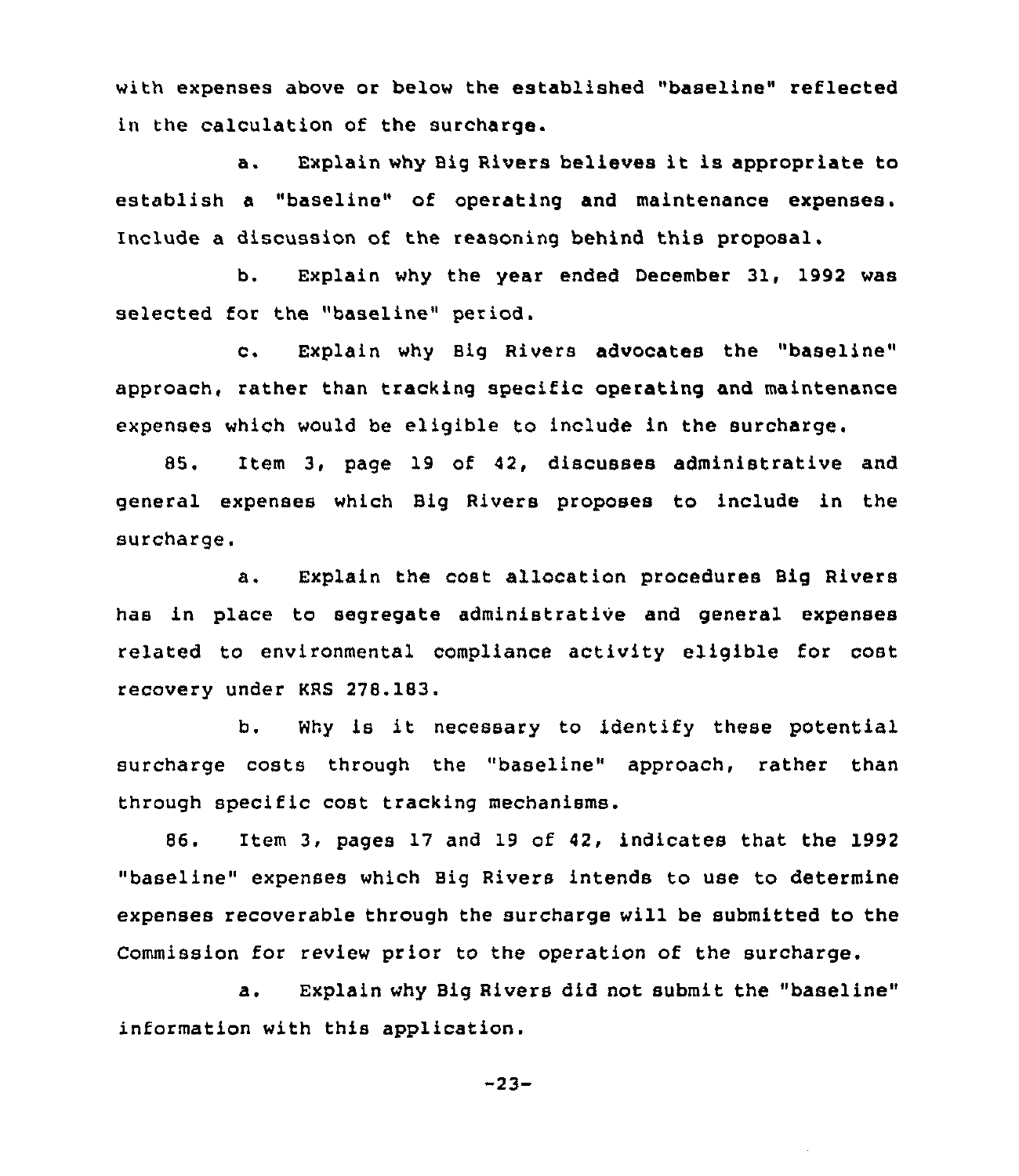b. Provide a detailed schedule of the 1992 "baseline" expenses referenced on pages 17 and 19. Identify the expense, account number and title where the expense is recorded, and the amount to be included in the "baseline".

87. Under KRS 278.183, a utility is entitled to the current recovery of compliance costs not included in existing rates through an environmental surcharge to existing rates imposed as a positive or negative adjustment to customer bills in the second month following the month in which costs are incurred. Item 3, page 20 of 42, indicates that Big Rivers will recover only incremental pollution control operating expenses incurred after 1992. In its December 21, 1993 Order, the Commission held that Big Rivers could not assess its surcharge until it received Commission approval or May 21, 1994, whichever occurred first.

a. In light of the statute and the potential effective date of the surcharge, is Big Rivers of the opinion that it can recover any pollution control operating expenses incurred before the end of the suspension period in 19942 Explain the basis for Big Rivers' position.

b. Does Big Rivers contend that it may accumulate returns on compliance construction and related capital expenditures during 1993 and recover these amounts after the surcharge becomes effective? Explain the basis for Big Rivers' position.

88. Big Rivers has stated that it will not activate the environmental surcharge until July 1995. If the surcharge becomes effective in mid-1994, would Big Rivers activate the mechanism to

 $-24-$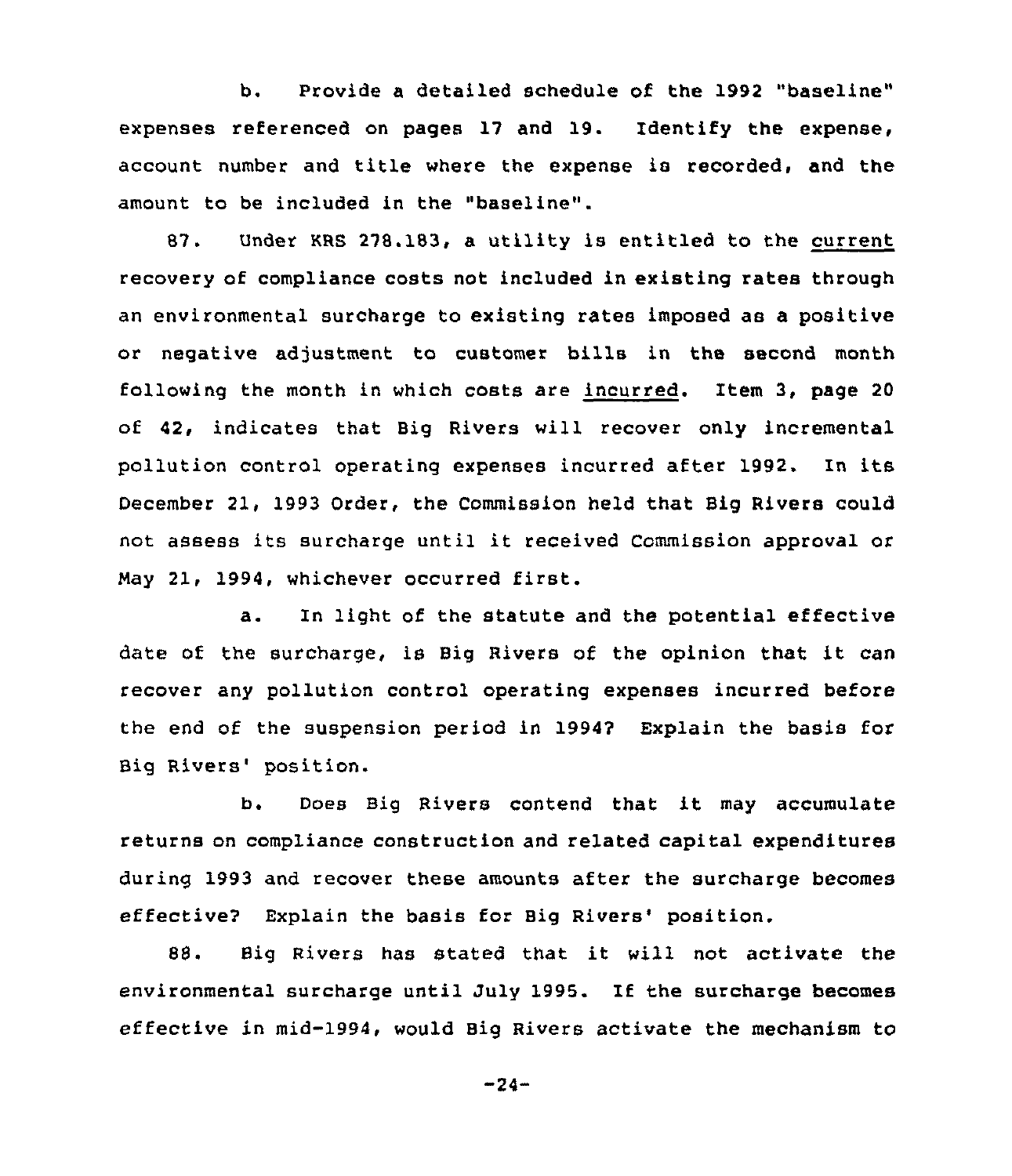recover eligible operating and maintenance costs and returns on eligible plant investments before July 1995?

89. Concerning the cost of preparing and submitting this surcharge application:

a. Provide <sup>a</sup> detailed estimate of the cost to prepare, and pursue this case. Identify any outside professional services used (accountants, engineers, attorneys, consultants, etc.), the estimated hours of each service, the hourly rate for each service, the cost of notices, materials and supplies, and other related costs <sup>~</sup>

b. As of the date for response to this Order, provide the actual costs incurred related to this proceeding, supported by invoices or other documentation. The costs related to outside professional services should show the hours billed and the hourly rate charged.

c. Provide updates on March 17, <sup>1994</sup> and Nay 2, 1994 of the costs actually incurred relating to this proceeding. All costs should be supported by invoices or other documentation. The costs related to outside professional services should show the hours billed and the hourly rate charged.

90. Concerning the role of the REA in the development and implementation of Big Rivers' compliance plan:

a. State whether Big Rivers has requested REA approval of any feature of its compliance plan. Indicate the status of these requests as of the date for response to this Order.

 $-25-$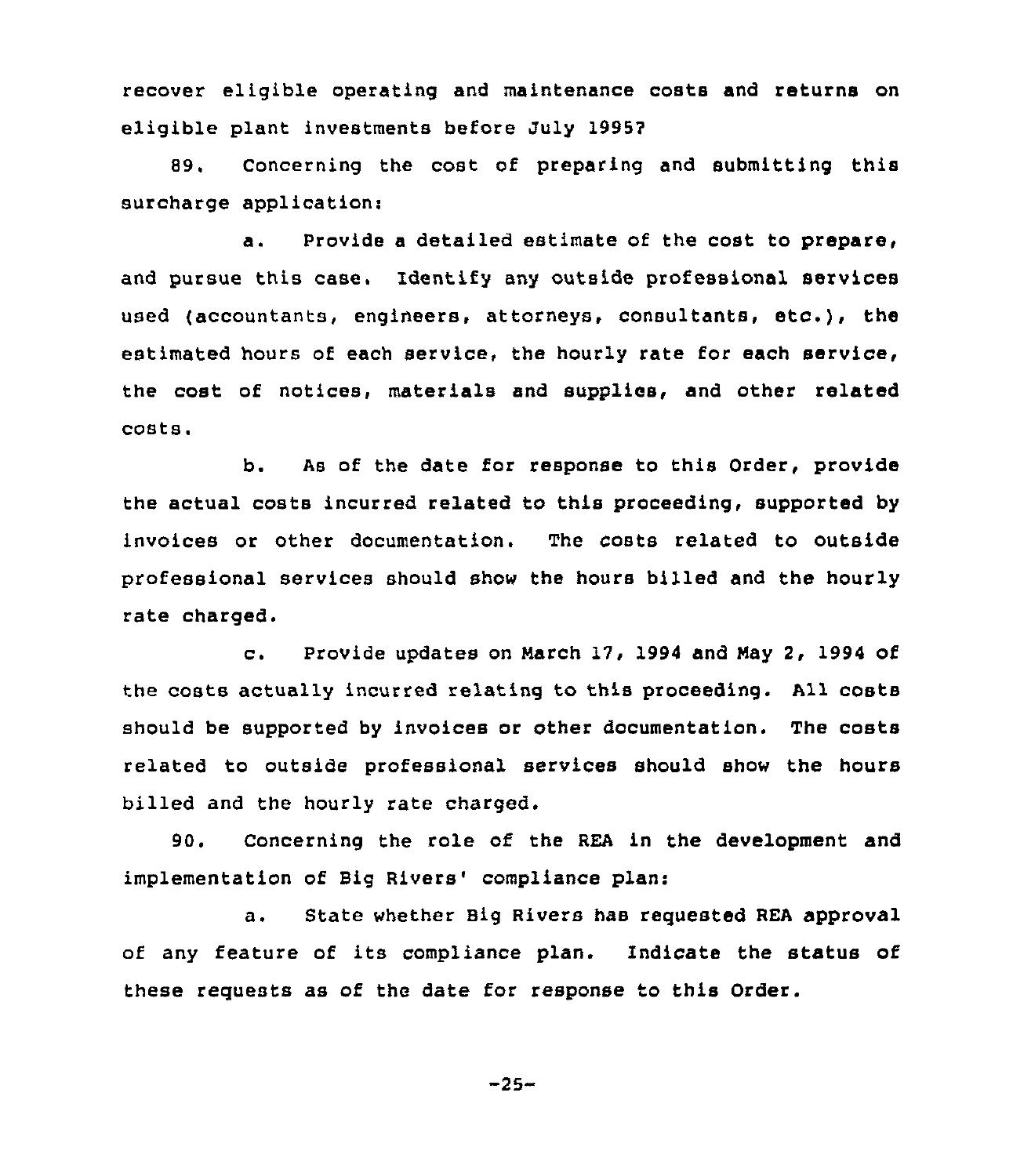b. Describe REA's role as it relates to the sale of emission allowances. Include the status of any request for REA approval of the allowance transactions.

c. Describe REA's role in the construction and financing of the Station Two scrubber. Include the status of any request for REA approval concerning the construction and financing of the scrubber.

91. In Big Rivers' Compliance Plan Reassessment, one of the alternative plans considered was limited to buying allowances to achieve compliance (Attachment <sup>C</sup> of Exhibit DS-1, page <sup>2</sup> of 6).

a. Explain why Big Rivers considered this approach only and did not model a mixture of fuel switching and allowance purchases.

b. Explain why Big Rivers considered the purchase of allowances as the only realistic alternative to its base case plan.

92. In the notes to its 1992 Annual Report, Big Rivers states that it records as <sup>a</sup> liability the portion of the principal payments it must pay as fixed costs under its contract with the City of Henderson, based on estimates of its allocated portion of Station Two capacity, and records as an asset a like amount for the right to purchase its allocated portion of the output.

a. Describe the effects the City of Henderson's and Big Rivers'ompliance with the CAAA will have on the carrying value recorded for this asset and this liability on Big Rivers' books.

b. Provide the accounting entries to Big Rivers' books which would reflect these impacts.

 $-26-$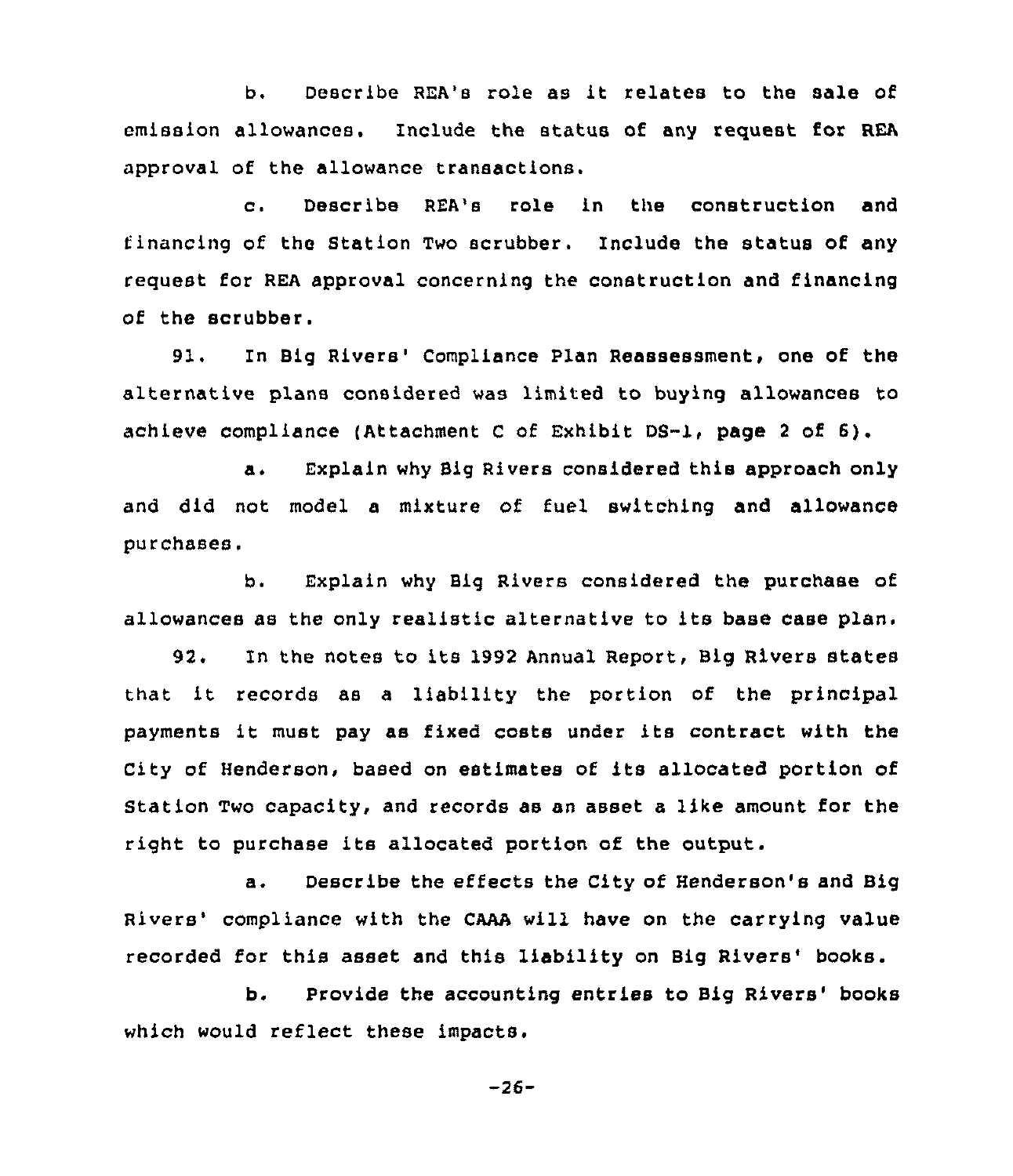Done at Frankfort, Kentucky, this 14th dny of January, 1994.

PUBLIC SERVICE CQNNISSION

 $\mathcal{S}_{\text{ref}}$   $\mathcal{C}_{\text{inter}}$ 

ATTEST: Mills —

Executive Director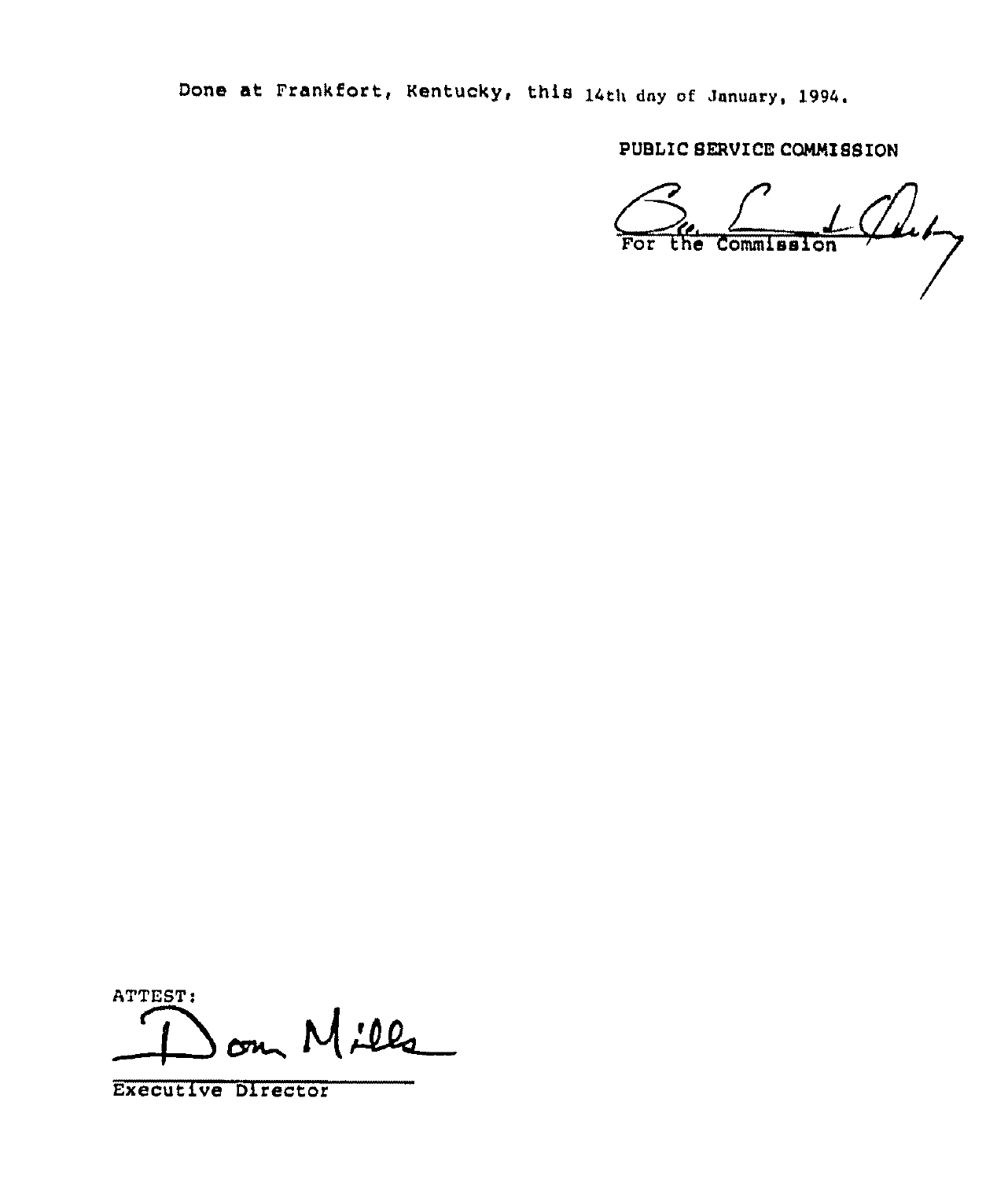# APPENDIX A

# APPENDIX TO AN ORDER OF THE KENTUCKY PUBLIC SERVICE<br>COMMISSION IN CASE NO. 93-065 DATED January 14, 1994

| <b>General:</b><br>List SO <sub>2</sub> removal option<br>List generating unit<br>List year dollars<br>(nominal or year dollars)<br>Year in which option<br>implemented<br>Inflation rate (%/year)<br>Discount rate (%)<br>Fixed charge rate (%) |          |                                   |
|--------------------------------------------------------------------------------------------------------------------------------------------------------------------------------------------------------------------------------------------------|----------|-----------------------------------|
| Item and Units                                                                                                                                                                                                                                   | Baseline | SO <sub>2</sub> Removal<br>Option |
| Fuel Type<br>Name<br>Sulfur content (lbs.<br>$SO_2/MMBtu$ )<br>Energy content<br>(MMBtu/ton)                                                                                                                                                     |          |                                   |
| Heat rate of unit (Btu per<br>kWh)                                                                                                                                                                                                               |          |                                   |
| Capacity factor of unit (%)<br>per year)                                                                                                                                                                                                         |          |                                   |
| Capacity of unit (MW)                                                                                                                                                                                                                            |          |                                   |
| Energy consumption (mWhs<br>per year)                                                                                                                                                                                                            |          |                                   |
| $SO2$ removed per year (tons)                                                                                                                                                                                                                    |          |                                   |
| Capital investment<br>Total investment (\$<br>millions)<br>Annual investment (\$<br>millions)                                                                                                                                                    |          |                                   |
| <b>Fuel Cost</b><br>(\$/MMBtu)<br>(\$ millions per year)<br>(indicate if lat year or<br>levelized cost used)                                                                                                                                     |          |                                   |